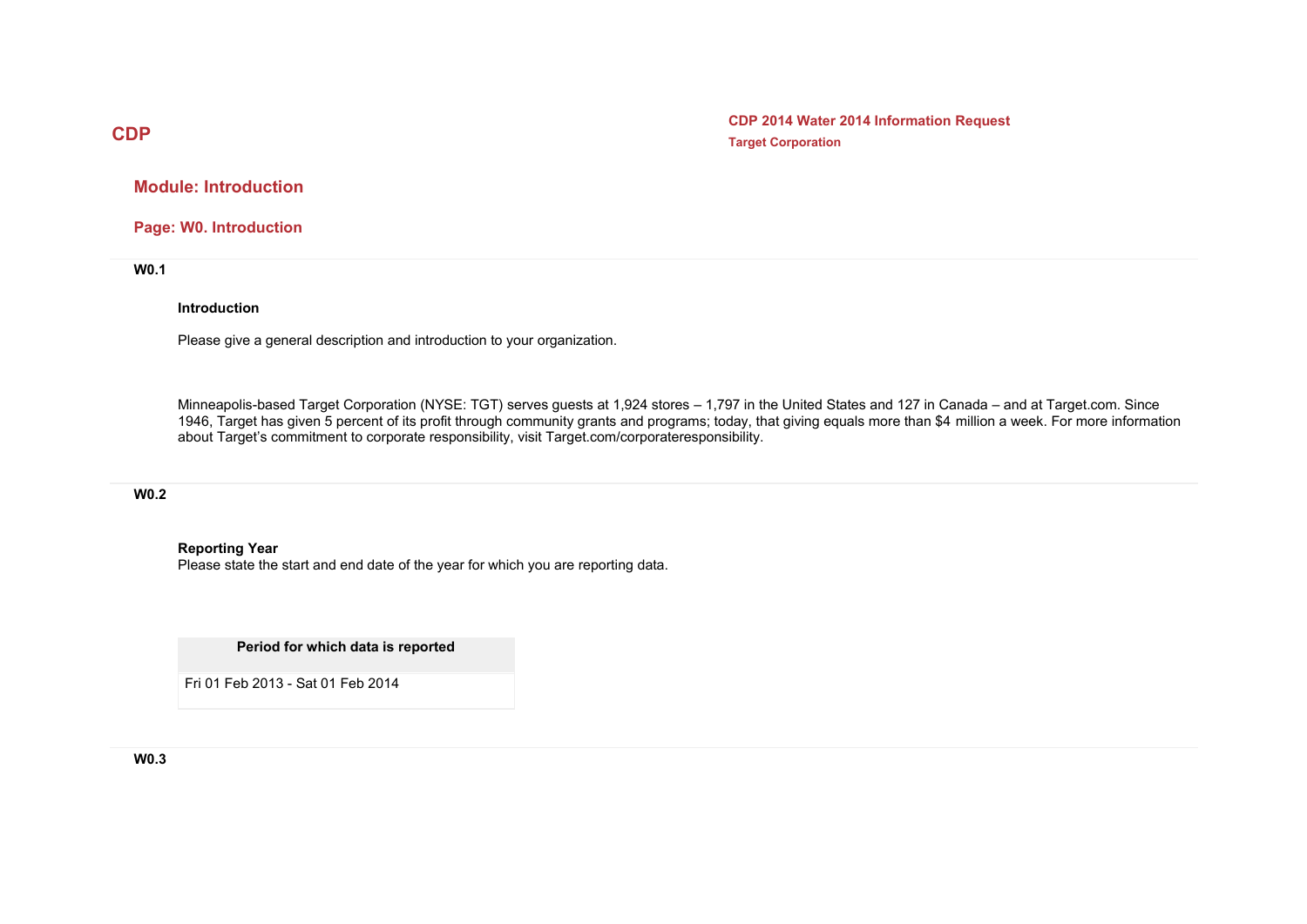## **Reporting Boundary**

Please indicate the category that describes the reporting boundary for companies, entities, or groups for which water-related impacts are reported.

Companies, entities or groups over which operational control is exercised

## **W0.4**

### **Exclusions**

Are there any geographies, facilities or types of water inputs/outputs within this boundary which are not included in your disclosure?

Yes

**W0.4a** 

**List of Exclusions** 

Please report the exclusions in the following table

| <b>Exclusion</b>                  | Please explain why you have made the exclusion                                                                                                                                                                                                                                                                                                                                                                                                                                                           |
|-----------------------------------|----------------------------------------------------------------------------------------------------------------------------------------------------------------------------------------------------------------------------------------------------------------------------------------------------------------------------------------------------------------------------------------------------------------------------------------------------------------------------------------------------------|
| Non U.S. and<br>Canada facilities | Our current disclosure does not include our headquarters and sales facilities outside of the United States and Canada. This includes three<br>buildings in India and several small offices scattered around the globe. These facilities are currently excluded due to a lack of reliable data on<br>water consumption. Based on estimates of potential consumption from all of these sources, they are considered de minimis, and would likely<br>contribute a nominal portion to our total consumption. |

**Further Information**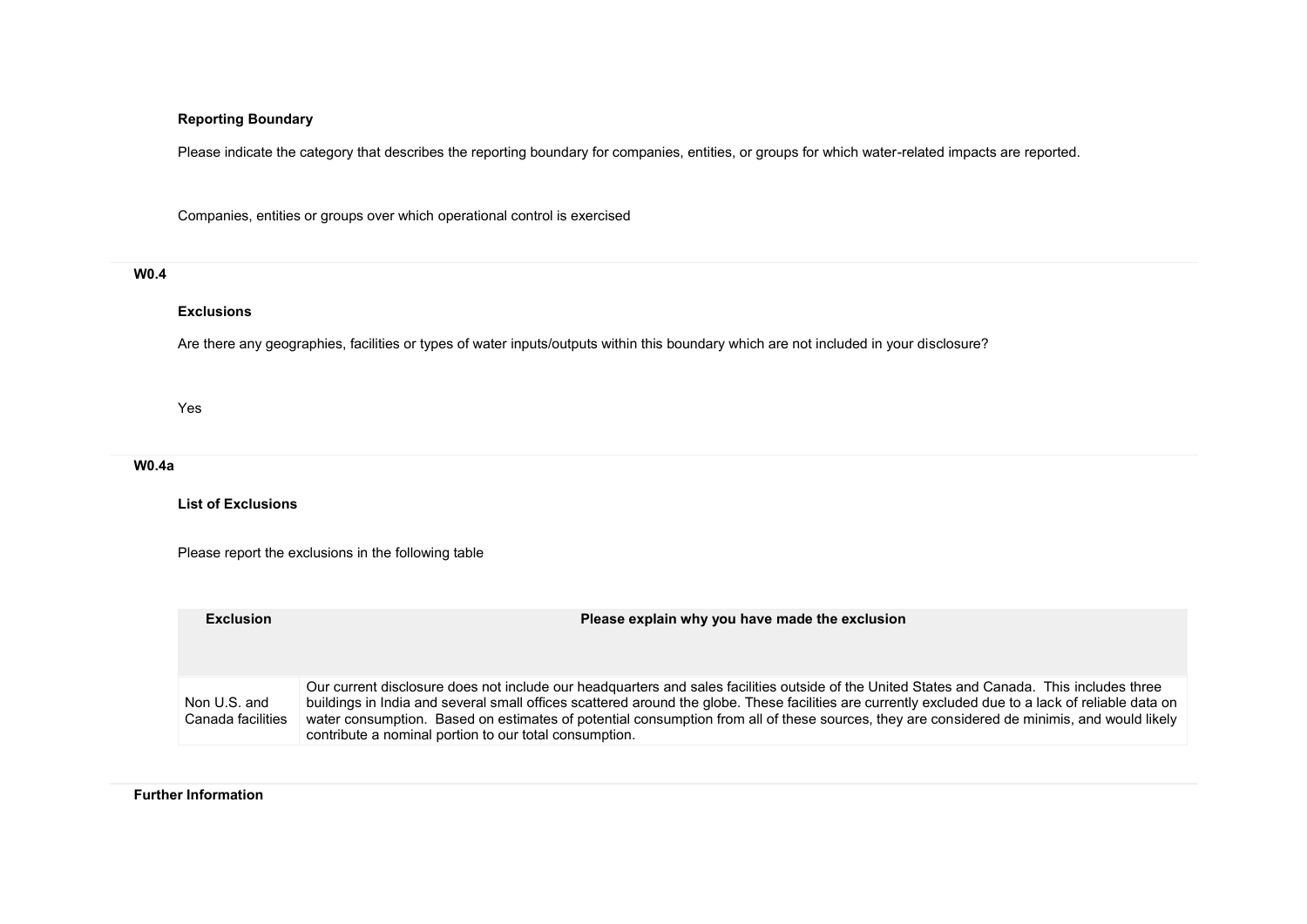# **Module: Current State**

## **Page: W1. Context**

### **W1.1**

## **Please rate the importance (current and future) of water quality and water quantity to the success of your organization**

| Water quality and quantity                                                                                                    | Importance<br>rating | Please explain                                                                                                                                                                                                                                                  |
|-------------------------------------------------------------------------------------------------------------------------------|----------------------|-----------------------------------------------------------------------------------------------------------------------------------------------------------------------------------------------------------------------------------------------------------------|
| Direct use: sufficient amounts of good quality<br>freshwater available for use across your own<br>operations                  | Important            | A sufficient amount of good quality water is important for use across our operations. Water is<br>used in restrooms, food preparation and sanitation, and cleaning operations of our facilities.<br>This allows us to comply with various laws and regulations. |
| Direct use: sufficient amounts of recycled,<br>brackish and/or produced water available for use<br>across your own operations | Neutral              |                                                                                                                                                                                                                                                                 |
| Indirect use: sufficient amounts of good quality<br>freshwater available for use across your value<br>chain                   | Important            | A sufficient amount of good quality water is important for use across our supply chain. Water<br>is used in the production of the products we sell.                                                                                                             |
| Indirect use: sufficient amounts of recycled,<br>brackish and/or produced water available for use<br>across your value chain  | Neutral              |                                                                                                                                                                                                                                                                 |

# **W1.2**

**Have you evaluated how water quality and water quantity affects /could affect the success (viability, constraints) of your organization's growth strategy?**

Yes, evaluated over the next 5 years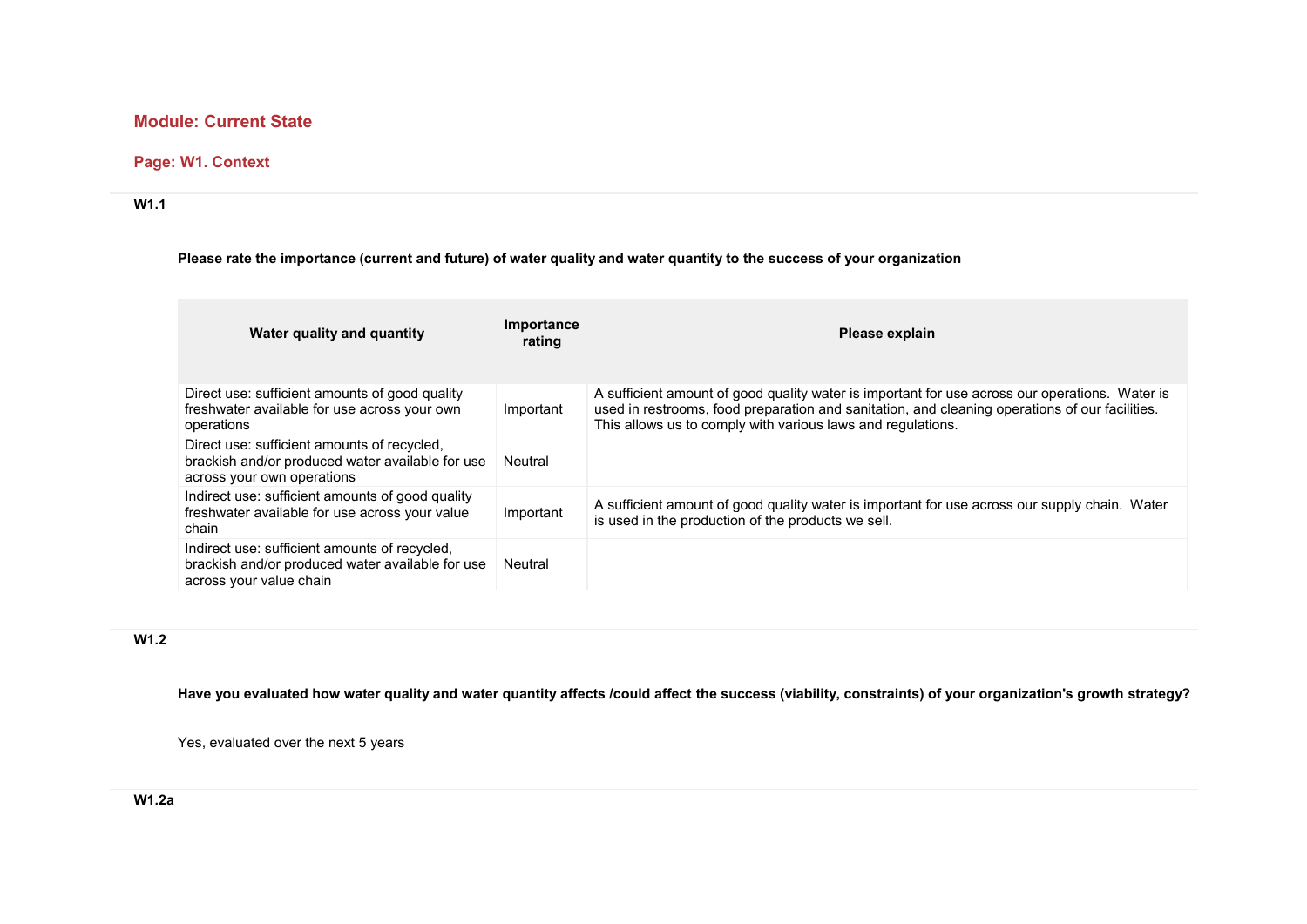**Please explain how your organization evaluated the effects of water quality and water quantity on the success (viability, constraints) of your organization's growth strategy?**

The Corporate Sustainability and Energy & Sustainability teams primarily coordinate Target's water strategy, identify key initiative areas, assess risks and opportunities, and execute the company's approach to water management. Our Sourcing and Product Design & Development teams also address water in our supply chain through several industry initiatives. The scope of the risks and opportunities considered include but are not limited to changes in regulation (company and asset level), policy (company and asset level), building codes (asset level), guest behavior (company level), reputation (company level), and impact to water reduction goal (company level).

The Corporate Sustainability team also works closely with partners from other divisions of the company to develop initiatives, monitor, and report progress on the risks and opportunities identified above. These partners are brought together in five cross-functional Focus Teams that bring together more than 150 partners from across the company to advance our work in our four public commitments to sustainability: (1) Sustainable Living (2) Sustainable Products(3) Smart Development, and (4) Efficient Operations.

Our water strategies and performance are primarily addressed by the Commitment 4 Focus Team for Efficient Operations. It is also being addressed by the Commitment 2 Focus Team for Products. The teams are led by a director level representative from outside the Sustainability Team, and are supported by a member of the Sustainability Team. The teams report their progress on initiatives, risk mitigation, and opportunities at both the company and asset level on a quarterly basis to the Sustainability Leadership Council. The Sustainability Leadership Council consists of Vice President or Senior Vice President level representatives from Marketing, Merchandising, Property Development, Distribution (Transportation), and Stores. The Sustainability Leadership Council provides updates to executive leadership at least once a year and can elevate issues of significance throughout the year.

**W1.2b** 

What is the main reason for not having evaluated how water quality and water quantity affects /could affect the success (viability, constraints) of your **organization's growth strategy, and are there any plans in place to do so in the future?**

| Timeframe until evaluation<br><b>Current plans</b><br>Main reason<br>Comment |  |
|------------------------------------------------------------------------------|--|
|------------------------------------------------------------------------------|--|

**W1.3**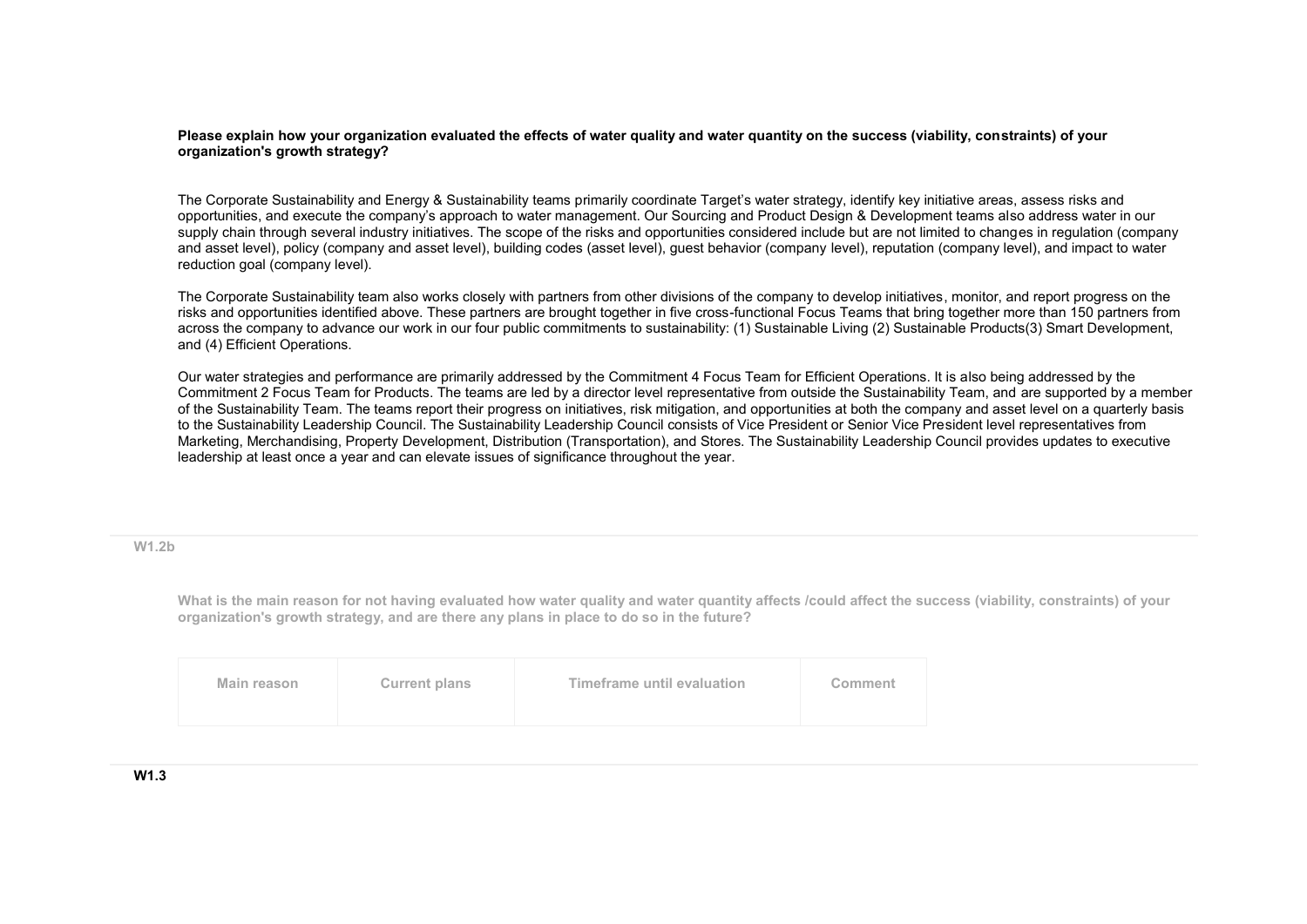## **Has your organization experienced any detrimental impacts related to water in the reporting period?**

### No

#### **W1.3a**

**Please describe the detrimental impacts experienced by your organization related to water in the reporting period**

### **W1.3b**

**Please choose the option below that best explains why you do not know if your organization experienced any detrimental impacts related to water in the reporting period and any plans you have to investigate this in the future**

| <b>Future plans</b><br><b>Primary reason</b> |
|----------------------------------------------|
|----------------------------------------------|

## **Further Information**

## **Module: Risk Assessment**

**Page: W2. Procedures and Requirements**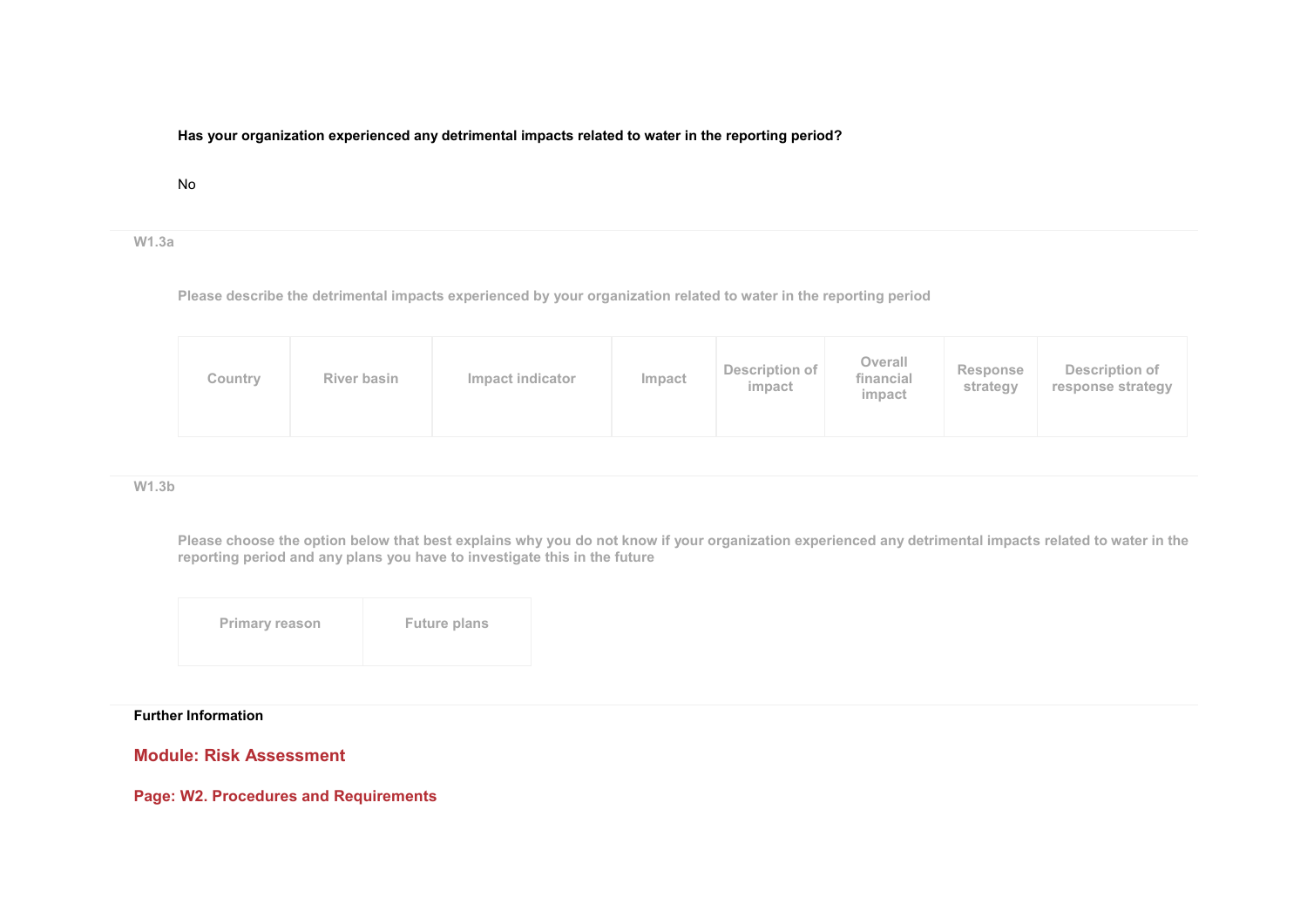# **W2.1**

**Please select the option that best describes your procedures with regard to assessing water risks and provide an explanation as to why this option is suitable for your organization**

Water risk assessments undertaken independently of other risk assessments incorporating both direct operations and supply chain

#### **W2.1a**

#### **You may provide additional information about your approach to assessing water risks here**

The Corporate Sustainability and Energy & Sustainability teams primarily coordinate Target's water strategy, identify key initiative areas, assess risks and opportunities, and execute the company's approach to water management. Our Sourcing and Product Design & Development teams also address water in our supply chain through several industry initiatives.

### **W2.2**

#### **Please state how frequently you undertake water risk assessments, what geographical scale and how far into the future you consider**

| <b>Frequency</b>                                                                                                                                                                                                                                                                                                                                                                                                  | Geographic<br>scale | Timeframe                                                                                                                                                                       |
|-------------------------------------------------------------------------------------------------------------------------------------------------------------------------------------------------------------------------------------------------------------------------------------------------------------------------------------------------------------------------------------------------------------------|---------------------|---------------------------------------------------------------------------------------------------------------------------------------------------------------------------------|
| The teams report their progress on initiatives, risk mitigation, and opportunities at both the<br>company and asset level on a quarterly basis to the Sustainability Leadership Council. The<br>Sustainability Leadership Council consists of Vice President or Senior Vice President level<br>representatives from Marketing, Merchandising, Property Development, Distribution<br>(Transportation), and Stores. | Country             | Water risks are assessed over the next five<br>years. This includes our current public facing<br>sustainability goal and additional internal<br>initiatives currently underway. |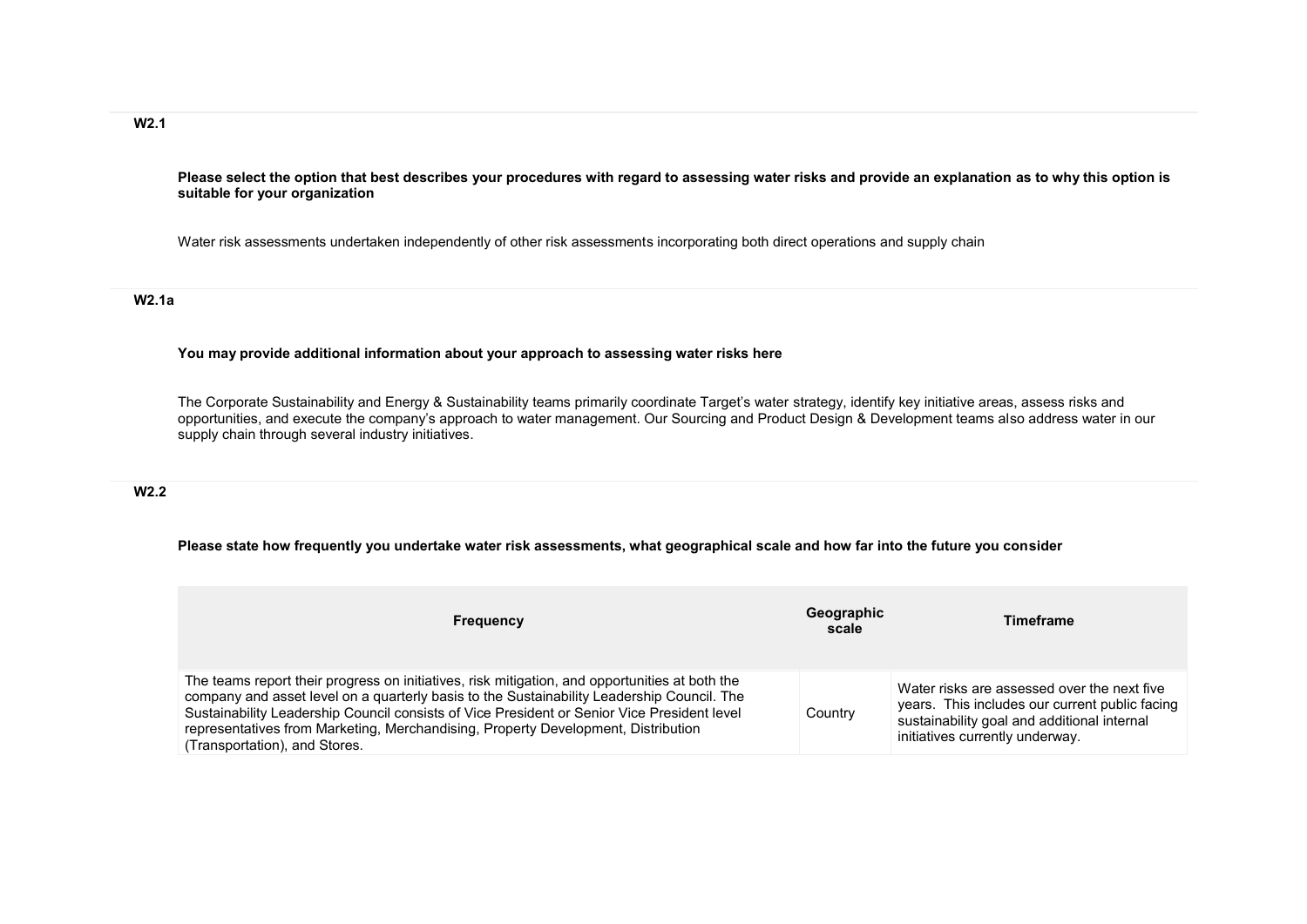## **Please state the methods used to assess water risks**

**Method**

Internal company knowledge Life Cycle Assessment

**W2.4** 

# **Which of the following contextual issues are always factored into your organization's water risk assessments?**

| <b>Issues</b>                                                                   | <b>Choose option</b>                                   | Please explain                                                                                                                                                                                                                                                                                                                                                                                                                                                                                      |
|---------------------------------------------------------------------------------|--------------------------------------------------------|-----------------------------------------------------------------------------------------------------------------------------------------------------------------------------------------------------------------------------------------------------------------------------------------------------------------------------------------------------------------------------------------------------------------------------------------------------------------------------------------------------|
| Current water availability and quality<br>parameters at a local level           | Relevant, included                                     |                                                                                                                                                                                                                                                                                                                                                                                                                                                                                                     |
| Current water regulatory frameworks<br>and tariffs at a local level             | Not relevant, included                                 |                                                                                                                                                                                                                                                                                                                                                                                                                                                                                                     |
| Current stakeholder conflicts<br>concerning water resources at a local<br>level | Relevant, included                                     |                                                                                                                                                                                                                                                                                                                                                                                                                                                                                                     |
| Current implications of water on your<br>key commodities/raw materials          | Relevant, included                                     |                                                                                                                                                                                                                                                                                                                                                                                                                                                                                                     |
| Current status of ecosystems and<br>habitats at a local level                   | Relevant, included for<br>some<br>facilities/suppliers | We understand the impacts of our operations on the local communities in which we operate.<br>Beginning in 2015 we'll start working towards our goal of incorporating native landscaping in<br>75% of the landscape areas of all new U.S. stores. In addition, we continued our efforts to<br>work with local watershed districts with two partnerships in Minnesota. Through these<br>partnerships we retrofitted storm water systems to better filter runoff and provide greater flood<br>control. |

**W2.3**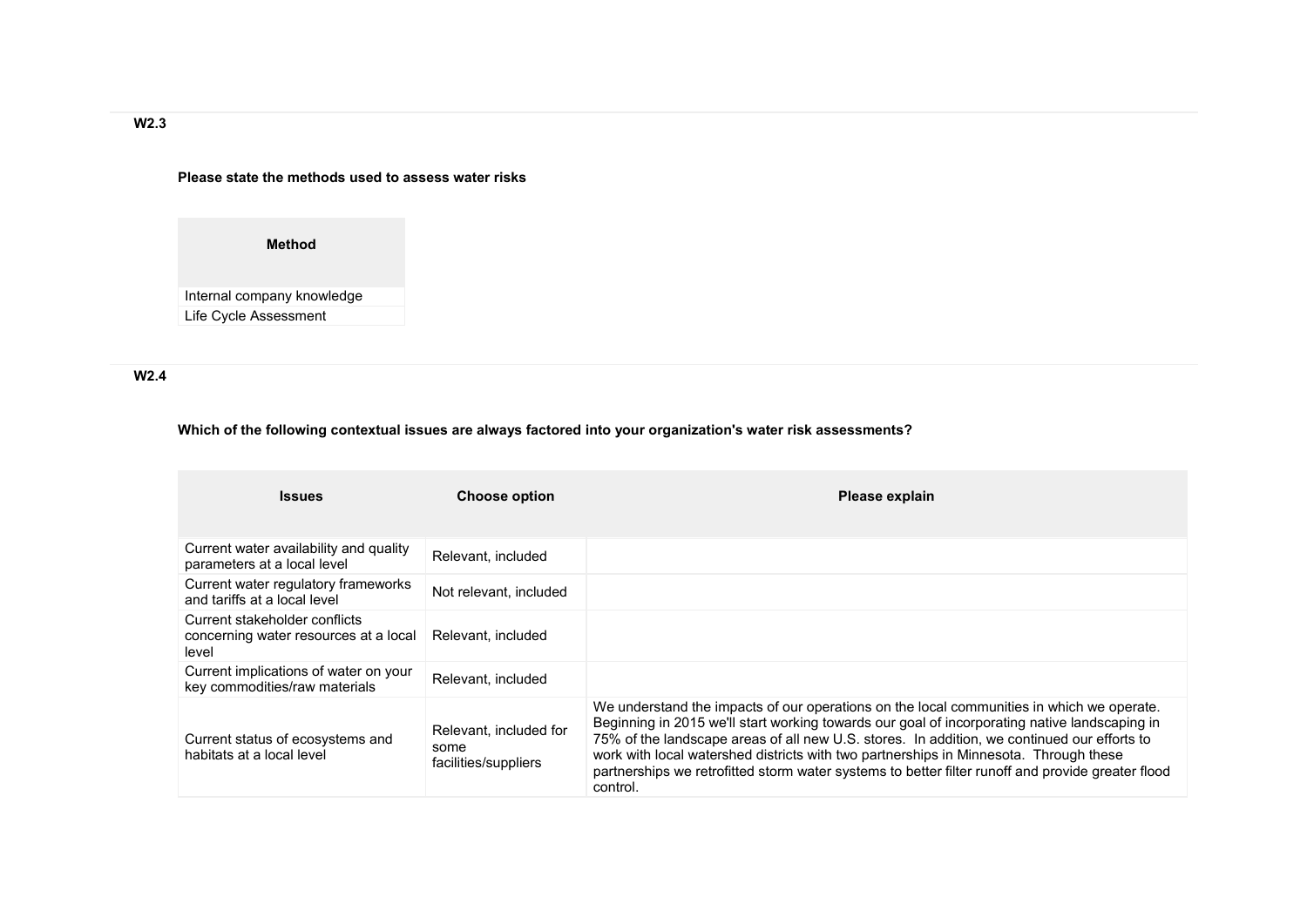| <b>Issues</b>                                                                                                                        | <b>Choose option</b>                                   | Please explain                                                                                                                                                                                                                                                                                                                                                                                                                                                                                                               |
|--------------------------------------------------------------------------------------------------------------------------------------|--------------------------------------------------------|------------------------------------------------------------------------------------------------------------------------------------------------------------------------------------------------------------------------------------------------------------------------------------------------------------------------------------------------------------------------------------------------------------------------------------------------------------------------------------------------------------------------------|
| Estimates of future changes in water<br>availability at a local level                                                                | Relevant, included for<br>some<br>facilities/suppliers | We realize the potential for changes to water availability around the world. To mitigate this<br>risk, we have set a goal to reduce our water consumption by 10% per square foot for our<br>stores in the U.S. We are also working with our suppliers to understand and reduce water<br>consumption within our supply chain through our work with the Natural Resource Defense<br>Council.                                                                                                                                   |
| Estimates of future potential<br>regulatory changes at a local level                                                                 | Relevant, included                                     |                                                                                                                                                                                                                                                                                                                                                                                                                                                                                                                              |
| Estimates of future potential<br>stakeholder conflicts at a local level                                                              | Relevant, not yet<br>included                          |                                                                                                                                                                                                                                                                                                                                                                                                                                                                                                                              |
| Estimates of future implications of<br>water on your key commodities/raw<br>materials                                                | Relevant, included                                     | We realize the potential risk for changes to water availability or quality around the world. To<br>mitigate this risk, we are working with our Target branded product suppliers through<br>environmental standards                                                                                                                                                                                                                                                                                                           |
| Estimates of future potential changes<br>in the status of ecosystems and<br>habitats at a local level                                | Not evaluated                                          | We include water quality in our Sustainable Product Standard. Water quality points are<br>awarded to a product that contains no ingredients that are labeled as hazardous to the aquatic<br>environment. These chemicals are found in the European Chemicals Agency list of chemicals<br>classified under the globally harmonized system of classification and labeling of chemicals<br>exhibiting acute (short term) aquatic toxicity (categories 1 & 2) and/or chronic (long term)<br>aquatic toxicity (categories 1 & 2). |
| Scenario analysis of availability of<br>sufficient quantity and quality of water<br>relevant for your operations at a local<br>level | Relevant, not yet<br>included                          | We do not conduct scenario analysis of contextual issues for various water risks. We estimate<br>out over five years potential changes and the impact they may have on our water goal or our<br>work with suppliers.                                                                                                                                                                                                                                                                                                         |
| Scenario analysis of regulatory<br>and/or tariff changes at a local level                                                            | Relevant, not yet<br>included                          | We do not conduct scenario analysis of contextual issues for various water risks. We estimate<br>out over five years potential changes and the impact they may have on our water goal or our<br>work with suppliers.                                                                                                                                                                                                                                                                                                         |
| Scenario analysis of stakeholder<br>conflicts concerning water resources<br>at a local level                                         | Relevant, not yet<br>included                          | We do not conduct scenario analysis of contextual issues for various water risks. We estimate<br>out over five years potential changes and the impact they may have on our water goal or our<br>work with suppliers.                                                                                                                                                                                                                                                                                                         |
| Scenario analysis of implications of<br>water on your key commodities/raw<br>materials                                               | Relevant, not yet<br>included                          | We do not conduct scenario analysis of contextual issues for various water risks. We estimate<br>out over five years potential changes and the impact they may have on our water goal or our<br>work with suppliers.                                                                                                                                                                                                                                                                                                         |
| Scenario analysis of potential<br>changes in the status of ecosystems<br>and habitats at a local level                               | Not evaluated                                          | We do not conduct scenario analysis of contextual issues for various water risks. We estimate<br>out over five years potential changes and the impact they may have on our water goal or our<br>work with suppliers.                                                                                                                                                                                                                                                                                                         |
| Other                                                                                                                                |                                                        |                                                                                                                                                                                                                                                                                                                                                                                                                                                                                                                              |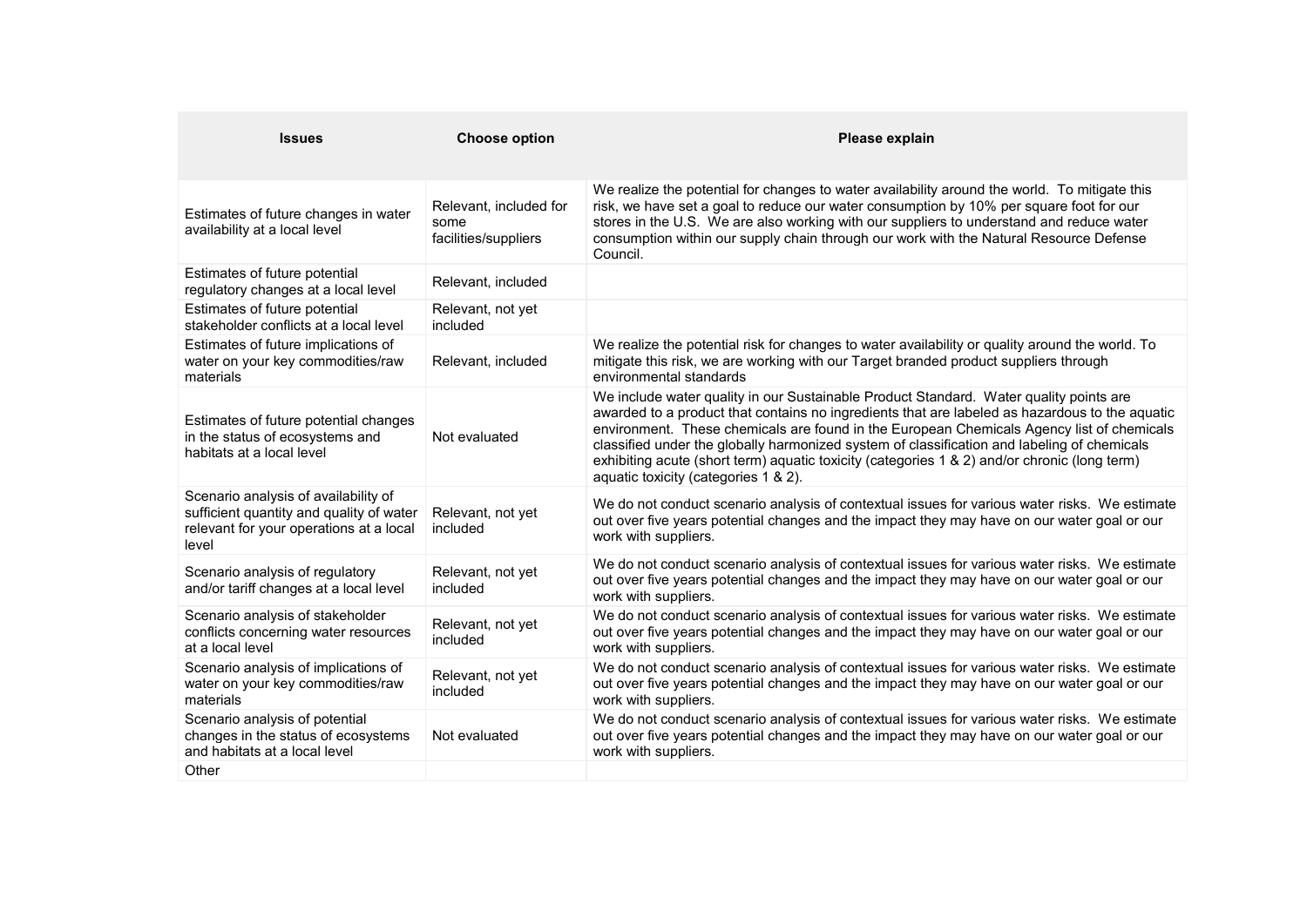# **Which of the following stakeholders are always factored into your organization's water risk assessments?**

| <b>Stakeholder</b>                                       | <b>Choose option</b>                                | <b>Please explain</b>                                                                                                                                                                                                                                                                                                                                                                                                                                                                             |
|----------------------------------------------------------|-----------------------------------------------------|---------------------------------------------------------------------------------------------------------------------------------------------------------------------------------------------------------------------------------------------------------------------------------------------------------------------------------------------------------------------------------------------------------------------------------------------------------------------------------------------------|
| Customers                                                | Relevant, included                                  | In late 2013 we launched our Sustainable Product Standard. The standard will help establish a common<br>language, definition and process for qualifying what makes a product more sustainable. Water quality<br>points are included in the standard and awarded to a product that contains no ingredients that are labeled<br>as hazardous to the aquatic environment when used by customers.                                                                                                     |
| Employees                                                | Relevant, included                                  |                                                                                                                                                                                                                                                                                                                                                                                                                                                                                                   |
| Investors                                                | Relevant, included                                  |                                                                                                                                                                                                                                                                                                                                                                                                                                                                                                   |
| Local communities                                        | Relevant, included for<br>some facilities/suppliers | We understand the impacts of our operations on the local communities in which we operate. Beginning in<br>2015, we'll start working towards our goal of incorporating native landscaping in 75% of the landscape<br>areas of all new U.S. stores. In addition, we continued our efforts to work with local watershed districts with<br>two partnerships in Minnesota. Through these partnerships we retrofitted storm water systems to better<br>filter runoff and provide greater flood control. |
| <b>NGOs</b>                                              | Not evaluated                                       |                                                                                                                                                                                                                                                                                                                                                                                                                                                                                                   |
| Other water users at a<br>local level                    | Not evaluated                                       |                                                                                                                                                                                                                                                                                                                                                                                                                                                                                                   |
| Regulators at a local<br>level                           | Relevant, included                                  |                                                                                                                                                                                                                                                                                                                                                                                                                                                                                                   |
| Statutory special<br>interest groups at a<br>local level |                                                     |                                                                                                                                                                                                                                                                                                                                                                                                                                                                                                   |
| <b>Suppliers</b>                                         | Relevant, included                                  |                                                                                                                                                                                                                                                                                                                                                                                                                                                                                                   |
| Water utilities/suppliers<br>at a local level            | Relevant, included                                  | We realize the potential for changes to water availability around the world. To mitigate this risk, we have<br>set a goal to reduce our water consumption by 10% per square foot for our stores in the U.S. We are also<br>working with our suppliers to understand and reduce water consumption within our supply chain through<br>our work with the Natural Resource Defense Council.                                                                                                           |
| Other                                                    |                                                     |                                                                                                                                                                                                                                                                                                                                                                                                                                                                                                   |

**W2.4a**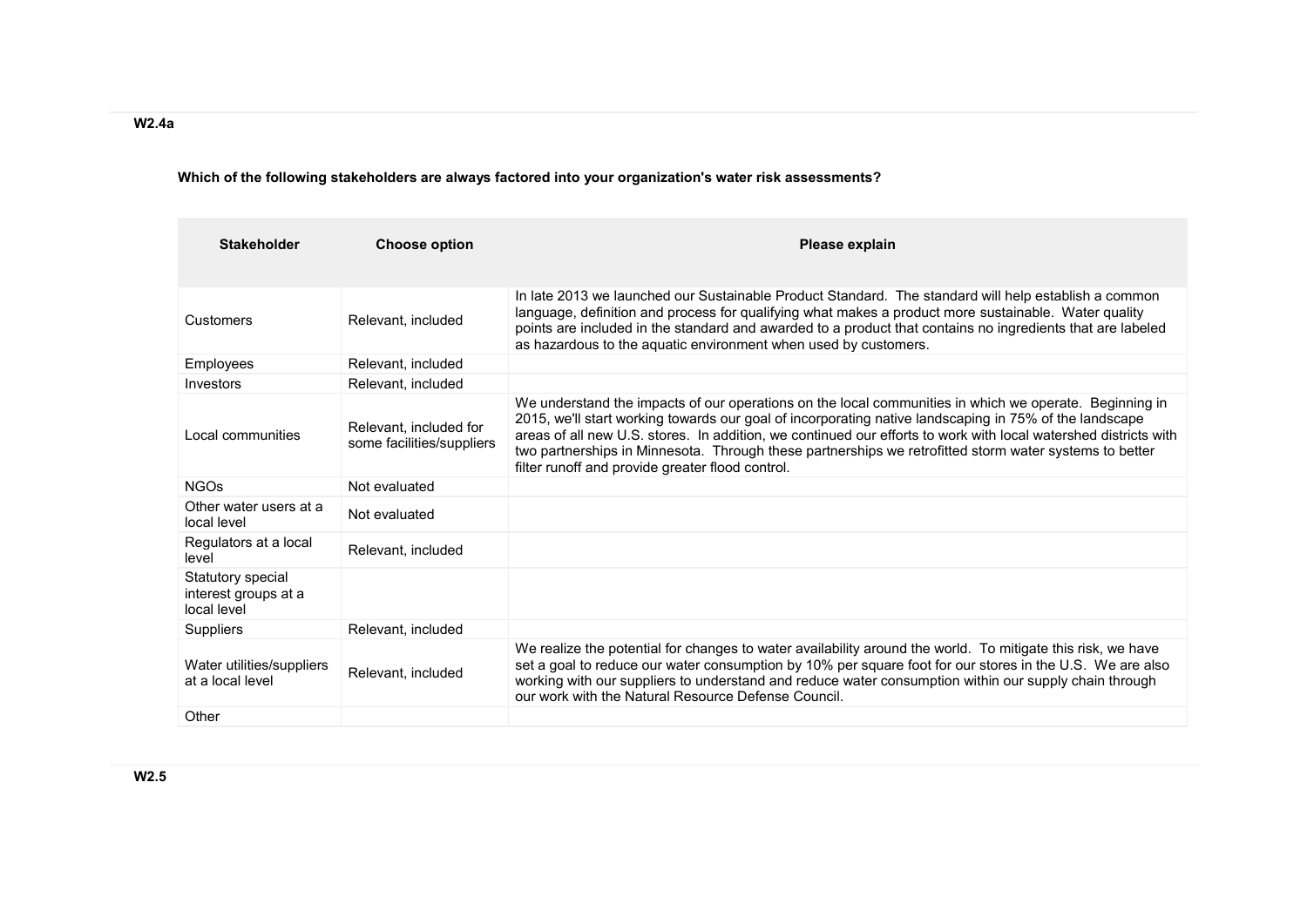**Do you require your key suppliers to report on their water use, risks and management?**

Yes

### **W2.5a**

**Please provide the proportion of key suppliers you require to report on their water use, risks and management and the proportion of your procurement spend this represents**

| <b>Proportion of key</b><br>suppliers % | <b>Total procurement</b><br>spend % | Rationale for this coverage                                                                                                                                                           |
|-----------------------------------------|-------------------------------------|---------------------------------------------------------------------------------------------------------------------------------------------------------------------------------------|
| 76-100                                  |                                     | We began asking vendors making Target-brand products to use the Higg Index in 2012. In 2013, we<br>completed our second round of surveys. 97% of our vendors and suppliers responded. |

#### **W2.5b**

**Please choose the option that best explains why you do not require your key suppliers to report on their water use, risks and management**

| Primary reason | Please explain |
|----------------|----------------|
|----------------|----------------|

# **Further Information**

# **Module: Implications**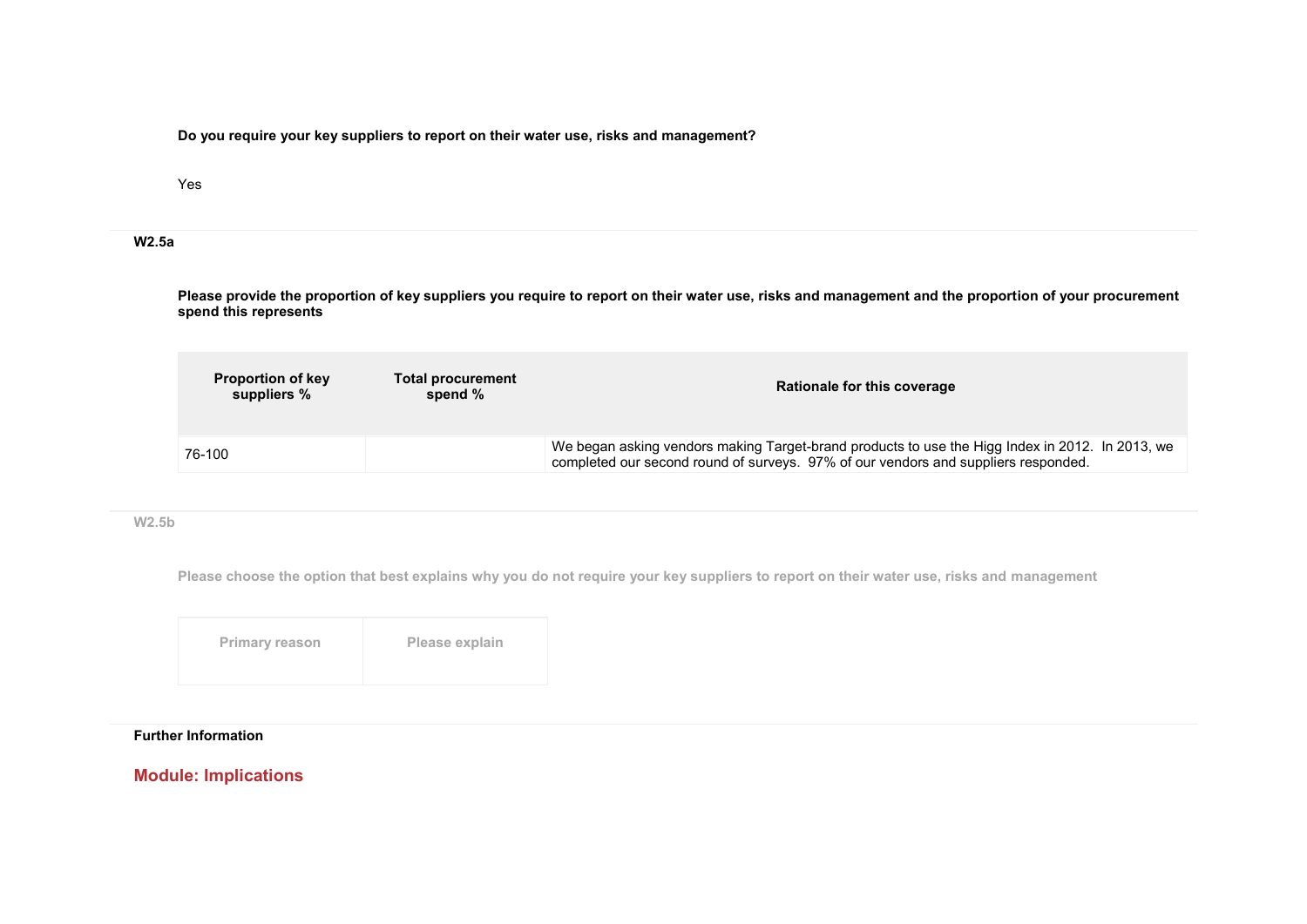## **Page: W3. Water Risks**

### **W3.1**

**Is your organization exposed to water risks, either current and/or future, that could generate a substantive change in your business, operations, revenue or expenditure?**

Yes, supply chain only

## **W3.2**

**Please provide details as to how your organization defines substantive change in your business, operations, revenue or expenditure from water risk**

We define substantive change as those having a significant or material impact to our sales, expenses, or ability to source product from certain regions of the world.

#### **W3.2a**

**Please complete the table below providing information as to the number of facilities in your direct operations exposed to water risks that could generate a substantive change in your business, operations, revenue or expenditure. Please also provide either the proportion of cost of goods sold, global revenue or global production capacity that could be affected across your entire organization at the river basin level**

| River basin<br>Countrv | Number of facilities within the river<br><b>Reporting metric</b><br>basin exposed to water risk | <b>Proportion of chosen metric that could be</b><br>affected within the river basin |
|------------------------|-------------------------------------------------------------------------------------------------|-------------------------------------------------------------------------------------|
|------------------------|-------------------------------------------------------------------------------------------------|-------------------------------------------------------------------------------------|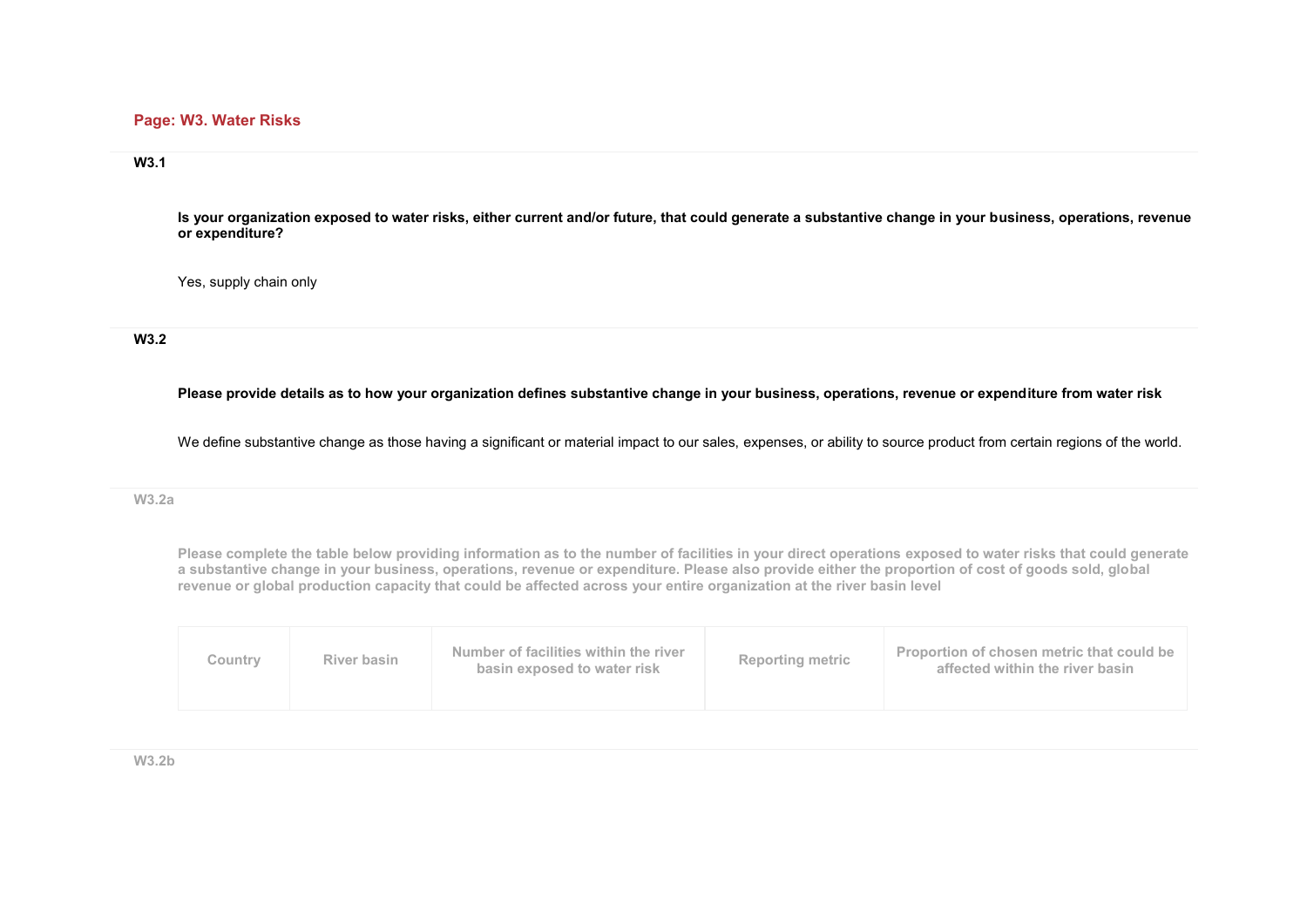**Please list the inherent water risks that could generate a substantive change in your business, operations, revenue or expenditure, the potential impact to your direct operations and the strategies to mitigate them**

| <b>Potential</b><br>Description<br>River<br>Timeframe<br>Risk driver<br>Country<br>basin<br>impact<br>of impact | Magnitude of<br>Details of<br>Costs of<br>potential<br>Response<br>Likelihood<br>strategy<br>response<br>financial<br>strategy<br>strategy<br>and costs<br>impact |
|-----------------------------------------------------------------------------------------------------------------|-------------------------------------------------------------------------------------------------------------------------------------------------------------------|
|-----------------------------------------------------------------------------------------------------------------|-------------------------------------------------------------------------------------------------------------------------------------------------------------------|

### **W3.2c**

**Please list the inherent risks that could generate a substantive change in your business operations, revenue or expenditure, the potential impact to your supply chain and the strategies to mitigate them**

| Country | <b>River</b><br>basin | <b>Risk</b><br>driver                       | <b>Potential</b><br>impact    | <b>Description</b><br>of impact | <b>Timeframe</b> | Likelihood | <b>Magnitude</b><br>оf<br>potential<br>financial<br>impact | <b>Response</b><br>strategy     | Costs of<br>response<br>strategy | Details of strategy and costs                                                                                                                                                                                                                                                                                                                                                            |
|---------|-----------------------|---------------------------------------------|-------------------------------|---------------------------------|------------------|------------|------------------------------------------------------------|---------------------------------|----------------------------------|------------------------------------------------------------------------------------------------------------------------------------------------------------------------------------------------------------------------------------------------------------------------------------------------------------------------------------------------------------------------------------------|
|         | Other:<br>Global      | Physical-<br>Increased<br>water<br>scarcity | Supply<br>chain<br>disruption |                                 | >6 years         | Probable   | Low-<br>medium                                             | Engagement<br>with<br>suppliers | Low                              | We have been heavily<br>engaged in the multi-<br>stakeholder group- the<br>Sustainable Apparel Coalition<br>for the past three years, with<br>other retailers, brands,<br>suppliers, NGOs, academic<br>experts, and the U.S.<br><b>Environmental Protection</b><br>Agency. Collectively, we<br>developed an index tool that<br>creates a common approach<br>for measuring and evaluating |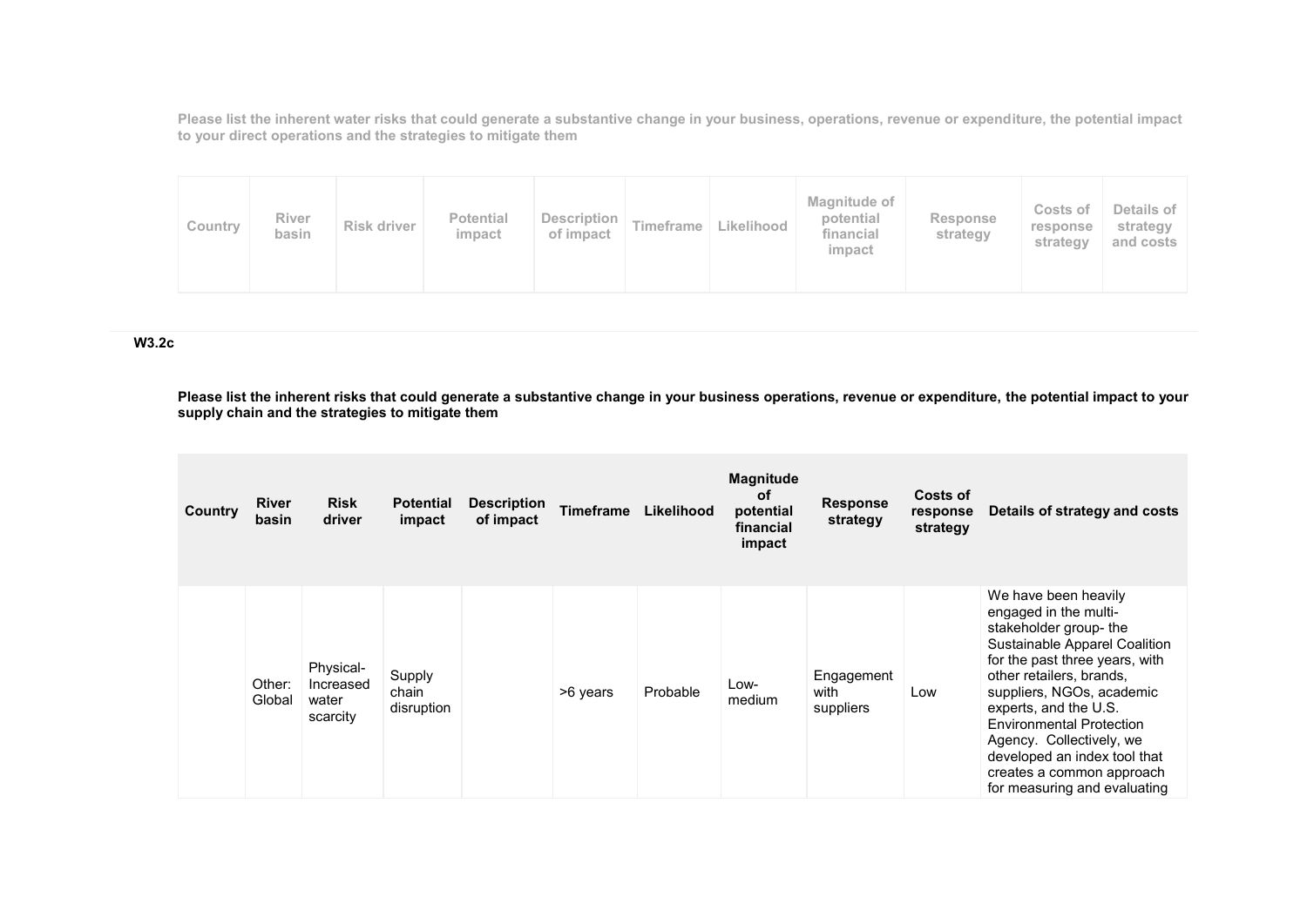| Country | <b>River</b><br>basin | <b>Risk</b><br>driver                     | <b>Potential</b><br>impact    | <b>Description</b><br>of impact | Timeframe Likelihood |          | <b>Magnitude</b><br>of<br>potential<br>financial<br>impact | <b>Response</b><br>strategy     | <b>Costs of</b><br>response<br>strategy | Details of strategy and costs                                                                                                                                                                                                                                                                                                                                                                                                                                                                                                                                                                                                                                                                                                                                |
|---------|-----------------------|-------------------------------------------|-------------------------------|---------------------------------|----------------------|----------|------------------------------------------------------------|---------------------------------|-----------------------------------------|--------------------------------------------------------------------------------------------------------------------------------------------------------------------------------------------------------------------------------------------------------------------------------------------------------------------------------------------------------------------------------------------------------------------------------------------------------------------------------------------------------------------------------------------------------------------------------------------------------------------------------------------------------------------------------------------------------------------------------------------------------------|
|         |                       |                                           |                               |                                 |                      |          |                                                            |                                 |                                         | sustainability performance in<br>the supply chain, including<br>water. We will use this tool to<br>collect sustainability data later<br>this year, and eventually<br>incorporate sustainability<br>metrics into our existing<br>vendor and supplier<br>scorecards. Our Product<br>Design and Development team<br>is also working with the Clean<br>by Design program aimed at<br>reducing the environmental<br>impact of the textile industry.<br>A select group of fabric mills<br>participated in a pilot where<br>low-cost and no-cost<br>investments were identified to<br>reduce waste, water, and<br>energy use at the mills. These<br>investments have a payback<br>period under one year and<br>represent thousands of dollars<br>in annual savings. |
|         | Other:<br>Global      | Physical-<br>Increased<br>water<br>stress | Supply<br>chain<br>disruption |                                 | >6 years             | Probable | Low-<br>medium                                             | Engagement<br>with<br>suppliers | Low                                     | We have been heavily<br>engaged in the multi-<br>stakeholder group- the<br>Sustainable Apparel Coalition<br>for the past three years, with<br>other retailers, brands,<br>suppliers, NGOs, academic<br>experts, and the U.S.<br><b>Environmental Protection</b><br>Agency. Collectively, we                                                                                                                                                                                                                                                                                                                                                                                                                                                                  |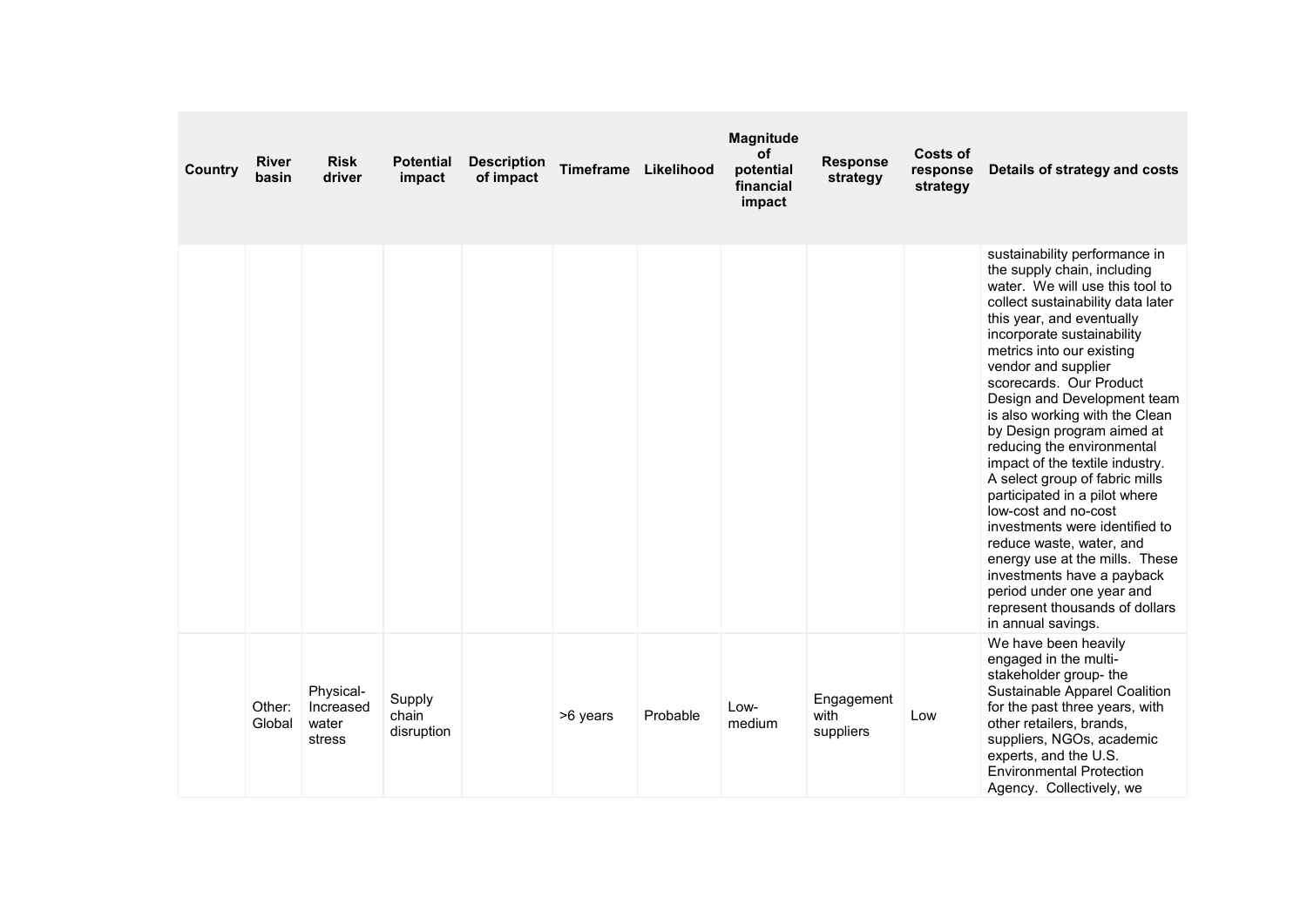| Country | <b>River</b><br>basin | <b>Risk</b><br>driver | <b>Potential</b><br>impact | <b>Description</b><br>of impact | <b>Timeframe</b> | Likelihood | <b>Magnitude</b><br>of<br>potential<br>financial<br>impact | <b>Response</b><br>strategy | Costs of<br>response<br>strategy | Details of strategy and costs                                                                                                                                                                                                                                                                                                                                                                                                                                                                                                                                                                                                                                                                                                                                                                                                                             |
|---------|-----------------------|-----------------------|----------------------------|---------------------------------|------------------|------------|------------------------------------------------------------|-----------------------------|----------------------------------|-----------------------------------------------------------------------------------------------------------------------------------------------------------------------------------------------------------------------------------------------------------------------------------------------------------------------------------------------------------------------------------------------------------------------------------------------------------------------------------------------------------------------------------------------------------------------------------------------------------------------------------------------------------------------------------------------------------------------------------------------------------------------------------------------------------------------------------------------------------|
|         |                       |                       |                            |                                 |                  |            |                                                            |                             |                                  | developed an index tool that<br>creates a common approach<br>for measuring and evaluating<br>sustainability performance in<br>the supply chain, including<br>water. We will use this tool to<br>collect sustainability data later<br>this year, and eventually<br>incorporate sustainability<br>metrics into our existing<br>vendor and supplier<br>scorecards. Our Product<br>Design and Development team<br>is also working with the Clean<br>by Design program aimed at<br>reducing the environmental<br>impact of the textile industry.<br>A select group of fabric mills<br>participated in a pilot where<br>low-cost and no-cost<br>investments were identified to<br>reduce waste, water, and<br>energy use at the mills. These<br>investments have a payback<br>period under one year and<br>represent thousands of dollars<br>in annual savings. |

**W3.2d** 

**Please choose the option that best explains why you do not consider your organization to be exposed to water risks in your direct operations that could generate a substantive change in your business, operations, revenue or expenditure**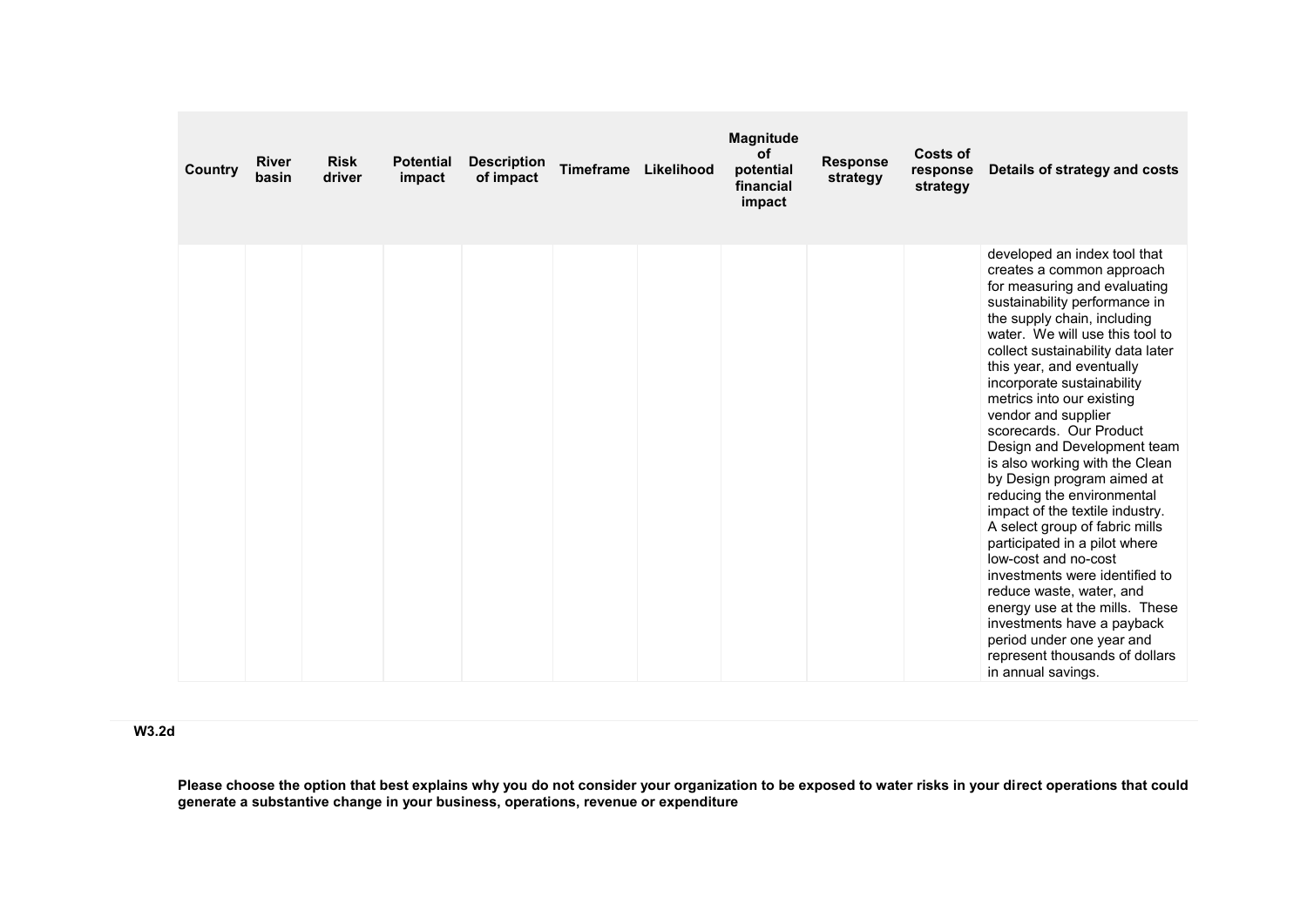| <b>Primary reason</b> | Please explain                                                                                                                      |
|-----------------------|-------------------------------------------------------------------------------------------------------------------------------------|
| Risks exist, but no   | The majority of our operational water consumption is related to water use for restroom fixtures and irrigation. We are aware of the |
| substantive impact    | risk droughts pose to our operations and to our water reduction goal. However, we do not anticipate this to cause a substantive     |
| anticipated           | change in our operations.                                                                                                           |

**W3.2e** 

**Please choose the option that best explains why you do not consider your organization to be exposed to water risks in your supply chain that could generate a substantive change in your business, operations, revenue or expenditure**

| <b>Primary reason</b> | Please explain |
|-----------------------|----------------|
|                       |                |

### **W3.2f**

**Please choose the option that best explains why you do not know if your organization is exposed to water risks that could generate a substantive change in your business operations, revenue or expenditure and discuss any future plans you have to assess this**

| <b>Primary reason</b> | <b>Future plans</b> |
|-----------------------|---------------------|
|                       |                     |

#### **Further Information**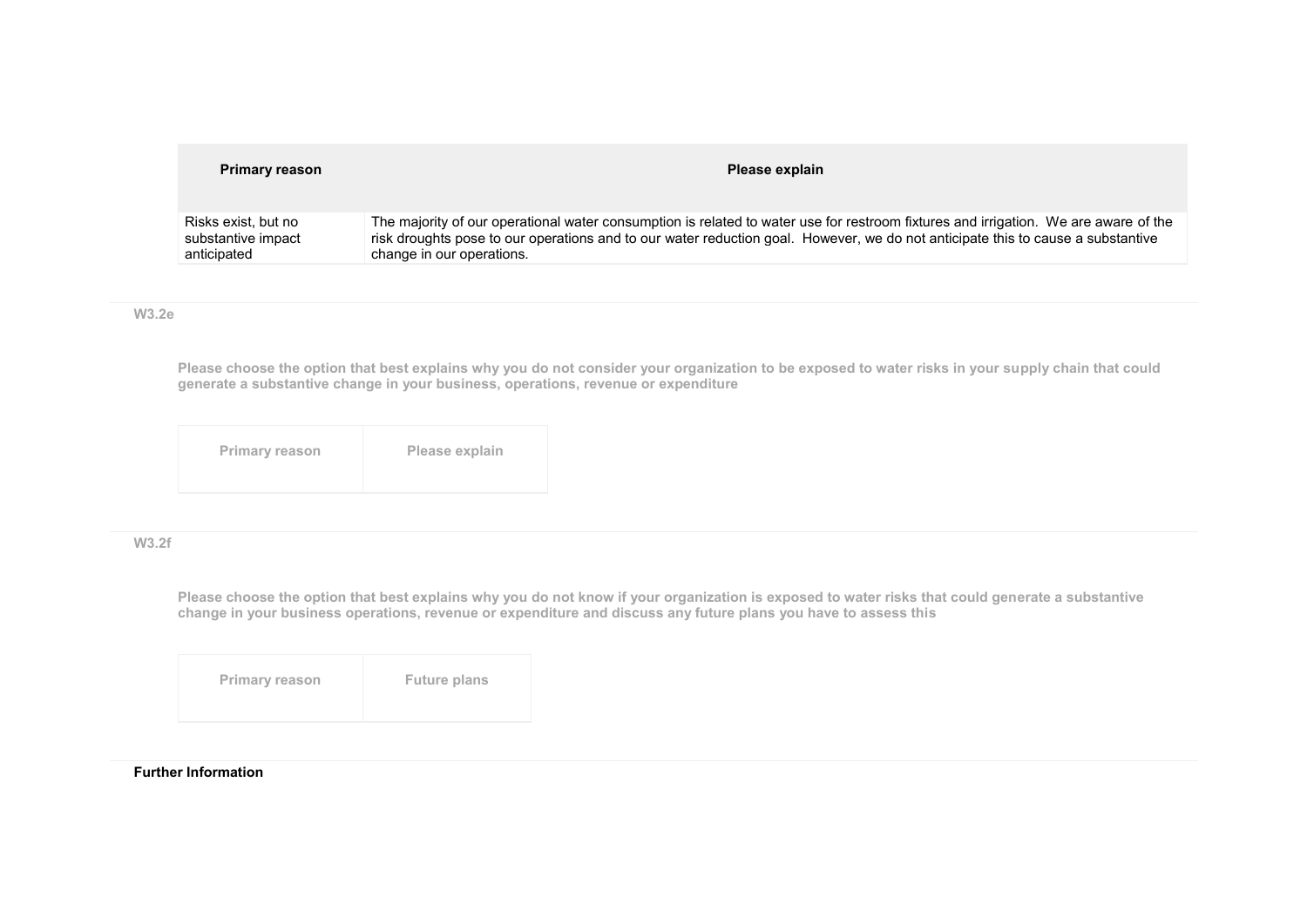# **Page: W4. Water Opportunities**

### **W4.1**

## **Does water present strategic, operational or market opportunities that substantively benefit/have the potential to benefit your organization?**

No

**W4.1a** 

**Please describe the opportunities water presents to your organization and your strategies to realize them**

| <b>Strategy to realize</b><br><b>Estimated</b><br>Opportunity<br>Please explain<br>Country or region<br>opportunity<br>timeframe |  |
|----------------------------------------------------------------------------------------------------------------------------------|--|
|----------------------------------------------------------------------------------------------------------------------------------|--|

## **W4.1b**

**Please choose the option that best explains why water does not present your organization with any opportunities that have the potential to provide substantive benefit**

| <b>Primary reason</b>                              | Please explain                                                                                                                                                                                                                                                                                                                                                                                                                                        |
|----------------------------------------------------|-------------------------------------------------------------------------------------------------------------------------------------------------------------------------------------------------------------------------------------------------------------------------------------------------------------------------------------------------------------------------------------------------------------------------------------------------------|
| Opportunities exist,<br>but nothing<br>substantive | Much of our water usage is also driven by Building and Health codes which have requirements on specific flow rates and fixture<br>quantities. Dramatic changes to these regulations are highly unlikely, though if passed, we can readily implement when required.<br>Additionally, with water costs as a small percentage of operational expenses, we do not anticipate a substantive change in our business<br>operations, revenue, or expenditure. |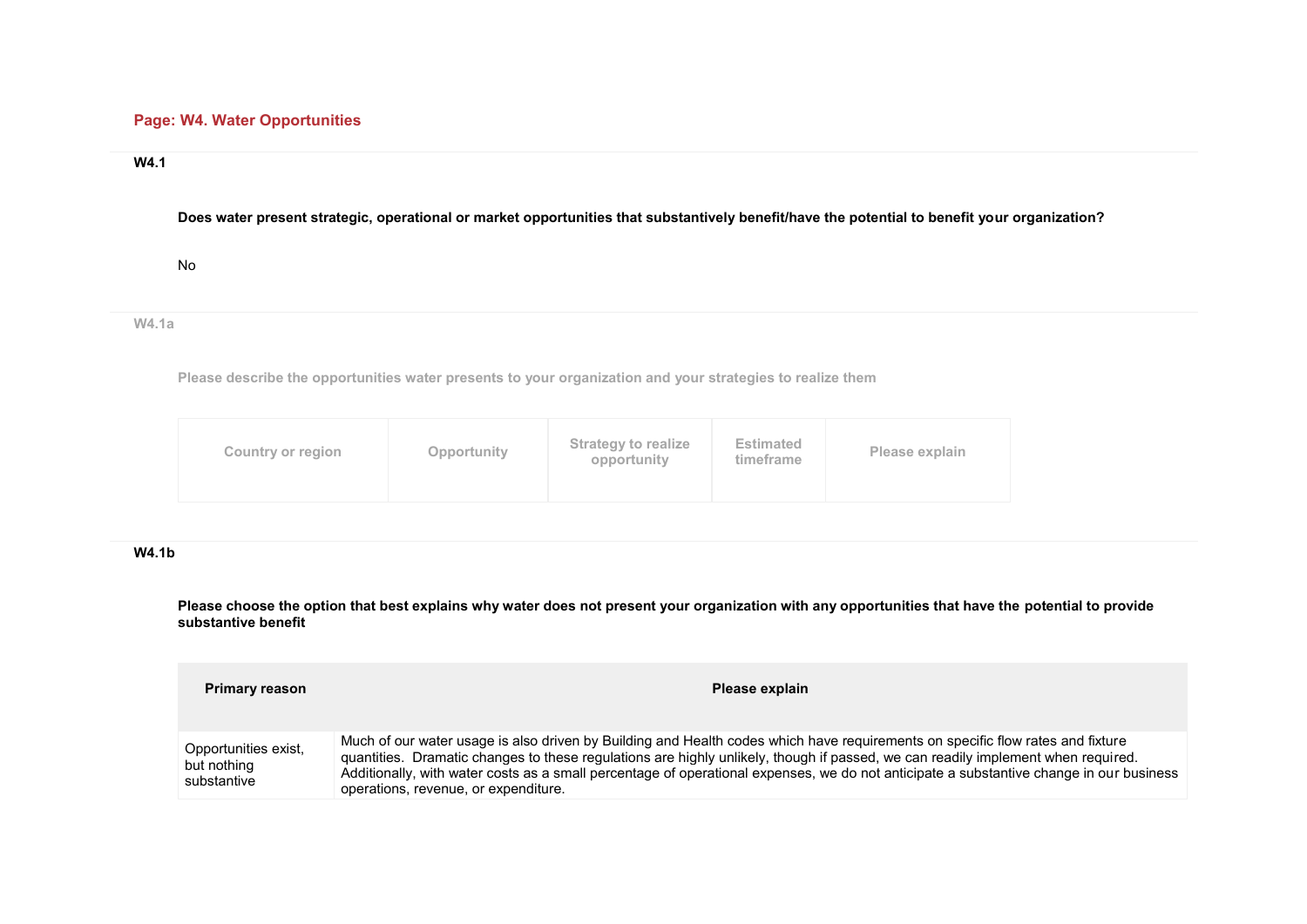**W4.1c** 

**Please choose the option that best explains why you do not know if water presents your organization with any opportunities that have the potential to provide substantive benefit**

| <b>Primary reason</b> | Please explain |
|-----------------------|----------------|
|-----------------------|----------------|

## **Further Information**

# **Module: Accounting**

# **Page: W5. Water Accounting (I)**

**W5.1** 

**Please report the total withdrawal, discharge, consumption and recycled water volumes across your operations for the reporting period**

| Water use                           | <b>Quantity (megaliters)</b> |
|-------------------------------------|------------------------------|
| Total volume of water withdrawn     | 13162                        |
| Total volume of water discharged    |                              |
| Total volume of water consumed      |                              |
| Total volume of recycled water used |                              |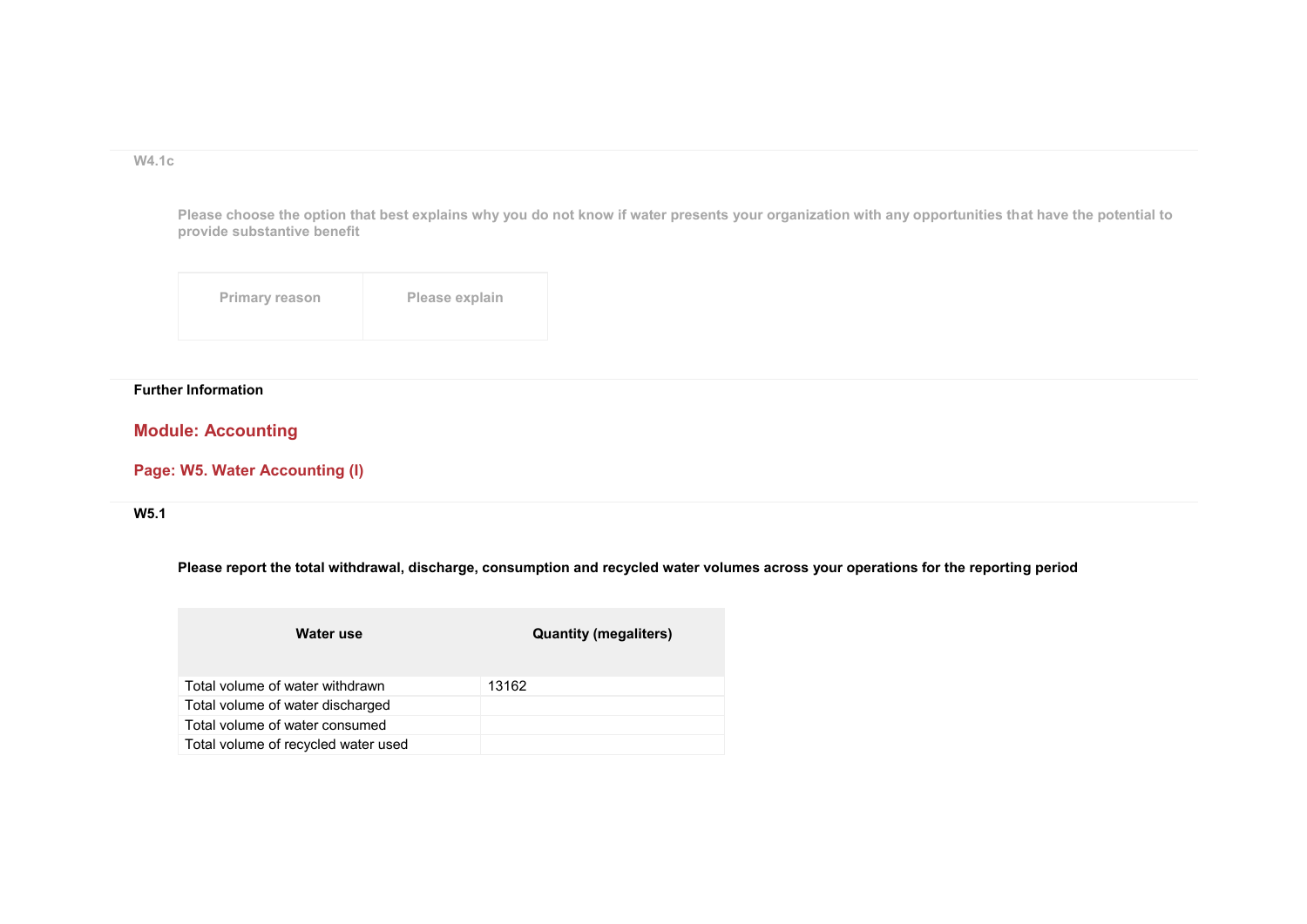**For those facilities exposed to water risks that could generate a substantive change in your business, operations, revenue or expenditure, the number of which was reported in W3.2a, please detail which of the following water aspects are regularly measured and monitored and an explanation as to why or why not**

| <b>Water aspect</b>                                                   | % of facilities | Please explain |
|-----------------------------------------------------------------------|-----------------|----------------|
|                                                                       |                 |                |
| Water withdrawals- total volumes                                      |                 |                |
| Water withdrawals- volume by sources                                  |                 |                |
| Water discharges- total volumes                                       |                 |                |
| Water discharges- volume by destination                               |                 |                |
| Water discharges- volume by treatment method                          |                 |                |
| Water discharge quality data- quality by standard effluent parameters |                 |                |
| Water consumption- total volume                                       |                 |                |
| Water recycling/reuse-total volume                                    |                 |                |

### **W5.3**

**Water withdrawals: for the reporting period, please complete the table below with water accounting data for all facilities included in your answer to W3.2a**

| facility<br>substantial<br>reporting period? | <b>Facility name</b><br><b>River basin</b><br><b>Facility reference number</b><br>Country | <b>Total water withdrawals</b><br>(megaliters/year) at this | How does the total water<br>withdrawals at this facility<br>compare to the last | Please explain the<br>change if |
|----------------------------------------------|-------------------------------------------------------------------------------------------|-------------------------------------------------------------|---------------------------------------------------------------------------------|---------------------------------|
|----------------------------------------------|-------------------------------------------------------------------------------------------|-------------------------------------------------------------|---------------------------------------------------------------------------------|---------------------------------|

**W5.2**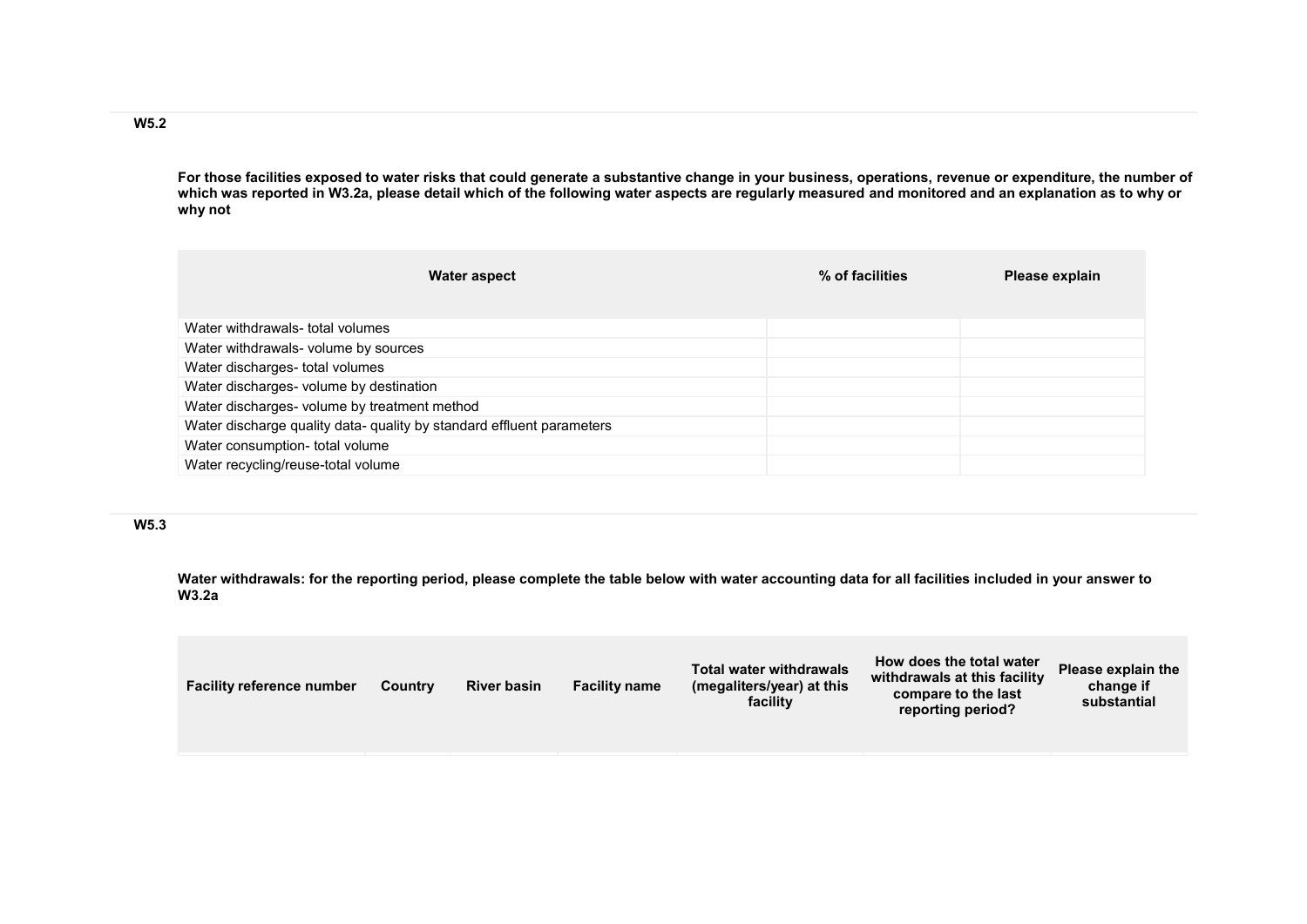### **Further Information**

### **Page: W5. Water Accounting (II)**

### **W5.3a**

**Water withdrawals: for the reporting period, please provide withdrawal data, in megaliters per year, for the water sources used for all facilities reported in W5.3**

| <b>Facility</b><br>reference<br>number | <b>Surface water</b> | Groundwater<br>(renewable) | Groundwater<br>(non-<br>renewable) | <b>Municipal water</b> | <b>Recycled water</b> | <b>Produced/process</b><br>water | <b>Wastewater</b> | <b>Brackish/salt</b><br>water |
|----------------------------------------|----------------------|----------------------------|------------------------------------|------------------------|-----------------------|----------------------------------|-------------------|-------------------------------|
|                                        |                      |                            |                                    |                        |                       |                                  |                   |                               |

## **W5.4**

**Water discharge: for the reporting period, please provide the water accounting data for all facilities reported in W5.3**

| <b>Facility reference number</b> | Total water discharged<br>(megaliters/year) at this<br>facility | How does the total water discharged at this<br>facility compare to the last reporting<br>period? | Please explain the change if substantive |
|----------------------------------|-----------------------------------------------------------------|--------------------------------------------------------------------------------------------------|------------------------------------------|
|                                  |                                                                 |                                                                                                  |                                          |

### **W5.4a**

**Water discharge: for the reporting period, please provide water discharge data, in megaliters per year, by destination for all facilities reported in W5.3**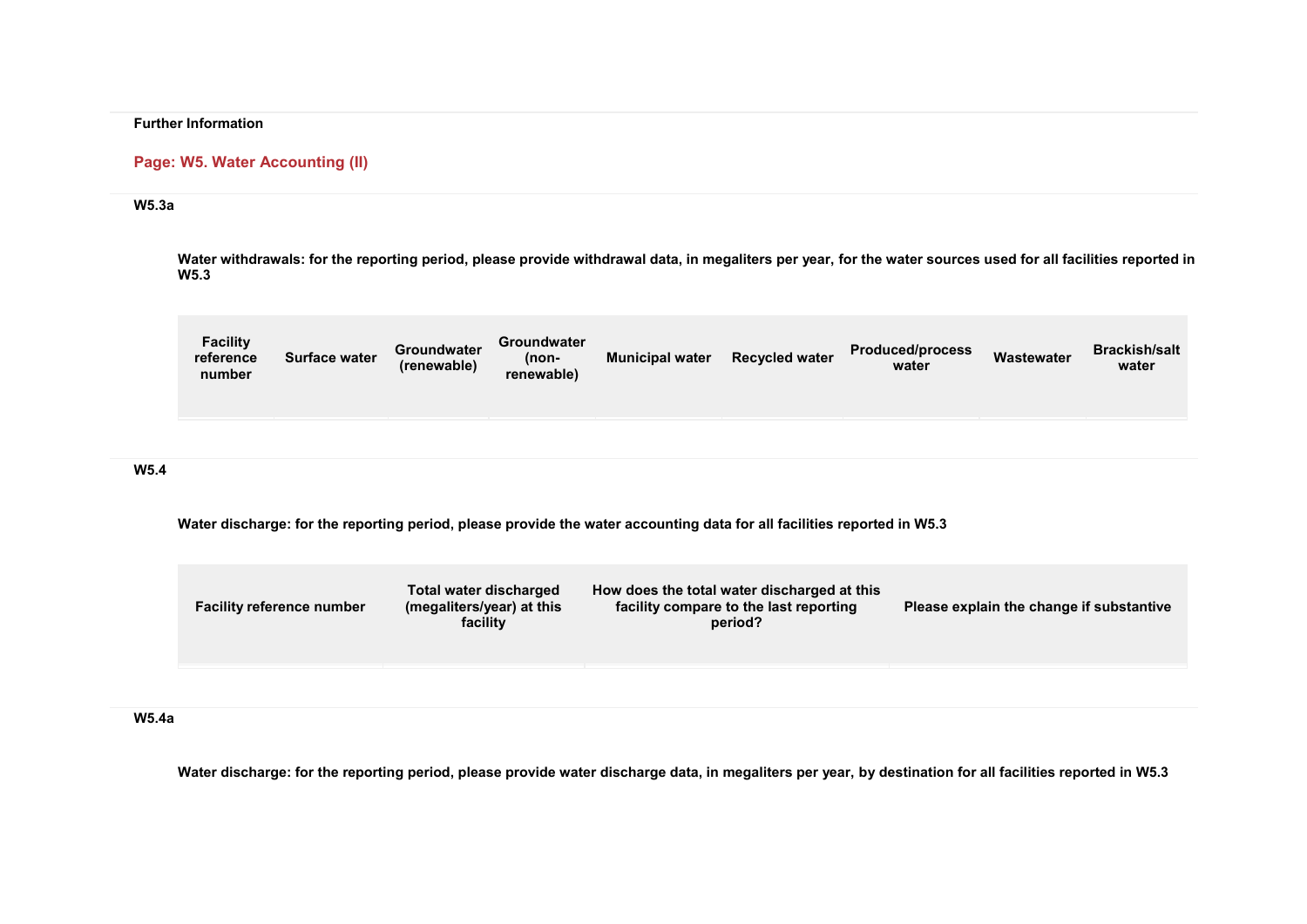|                  | <b>Facility</b><br>reference<br>number | <b>Surface water</b>             | <b>Municipal</b><br><b>Treatment</b><br><b>Plant</b> | <b>Saltwater</b>                     | <b>Injection for</b><br>production/disposal | Aquifer recharge                                                                                                       | Storage/waste lagoon                        |
|------------------|----------------------------------------|----------------------------------|------------------------------------------------------|--------------------------------------|---------------------------------------------|------------------------------------------------------------------------------------------------------------------------|---------------------------------------------|
|                  |                                        |                                  |                                                      |                                      |                                             |                                                                                                                        |                                             |
| W <sub>5.5</sub> |                                        |                                  |                                                      |                                      |                                             |                                                                                                                        |                                             |
|                  |                                        |                                  |                                                      |                                      |                                             | Water consumption: for the reporting period, please provide water consumption data for all facilities reported in W5.3 |                                             |
|                  |                                        | <b>Facility reference number</b> |                                                      | <b>Consumption (megaliters/year)</b> |                                             | How does this compare to the last<br>reporting period?                                                                 | Please explain the change<br>if substantive |
|                  |                                        |                                  |                                                      |                                      |                                             |                                                                                                                        |                                             |

# **W5.6**

**For the reporting period, please provide any available water intensity values for your organization's products or services across its operation**

| Country                            | <b>River</b><br>basin | <b>Product</b><br>name | <b>Product</b><br>unit   | <b>Water unit</b> | Water<br>intensity<br>(Water<br>unit/Product<br>unit) | Water use<br>type | <b>Comment</b>                                                                                                                                                  |
|------------------------------------|-----------------------|------------------------|--------------------------|-------------------|-------------------------------------------------------|-------------------|-----------------------------------------------------------------------------------------------------------------------------------------------------------------|
| <b>United States</b><br>of America |                       |                        | Other:<br>Square<br>Feet | Megaliters        | .0000                                                 | Withdrawals       | Intensity is reported as megaliters per square foot. Actual<br>intensity is .000045 but due to character limitations under<br>water intensity is shown as .0000 |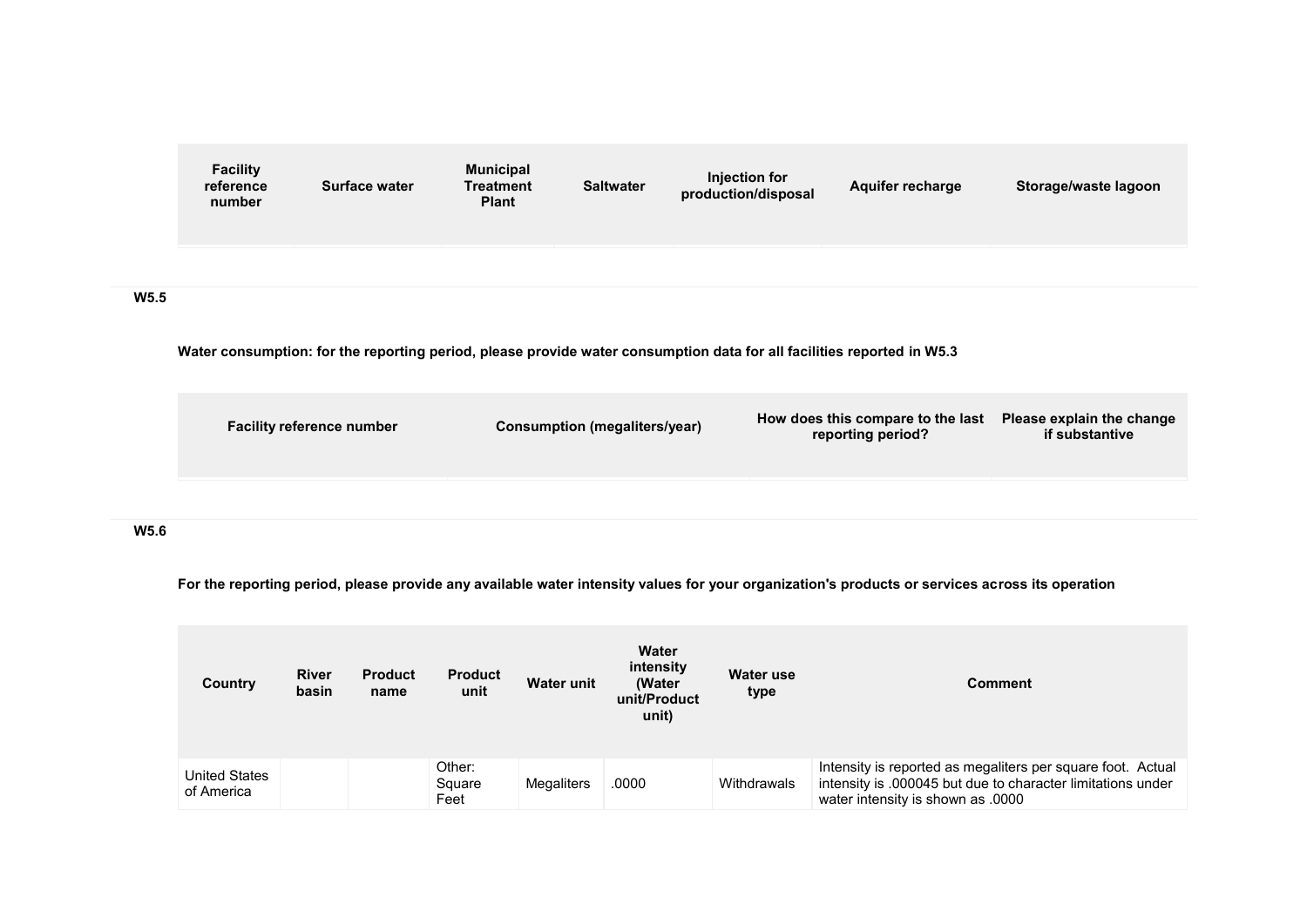| Country | <b>River</b><br>basin | <b>Product</b><br>name | <b>Product</b><br>unit   | <b>Water unit</b> | Water<br>intensity<br>(Water<br>unit/Product<br>unit) | Water use<br>type | <b>Comment</b>                                                                                                                                                  |
|---------|-----------------------|------------------------|--------------------------|-------------------|-------------------------------------------------------|-------------------|-----------------------------------------------------------------------------------------------------------------------------------------------------------------|
| Canada  |                       |                        | Other:<br>Square<br>Feet | Megaliters        | .0000                                                 | Withdrawals       | Intensity is reported as megaliters per square foot. Actual<br>intensity is .000013 but due to character limitations under<br>water intensity is shown as .0000 |

**W5.7** 

# **For all facilities reported in W3.2a what proportion of their accounting data has been externally verified?**

| Water aspect                                                             | % verification | What standard was used? |
|--------------------------------------------------------------------------|----------------|-------------------------|
| Water withdrawals- total volumes                                         |                |                         |
| Water withdrawals- volume by sources                                     |                |                         |
| Water discharges- total volumes                                          |                |                         |
| Water discharges- volume by destination                                  |                |                         |
| Water discharges- volume by treatment method                             |                |                         |
| Water discharge quality data- quality by standard<br>effluent parameters |                |                         |
| Water consumption- total volume                                          |                |                         |
| Water recycling/reuse-total volume                                       |                |                         |

**Further Information** 

**Module: Response**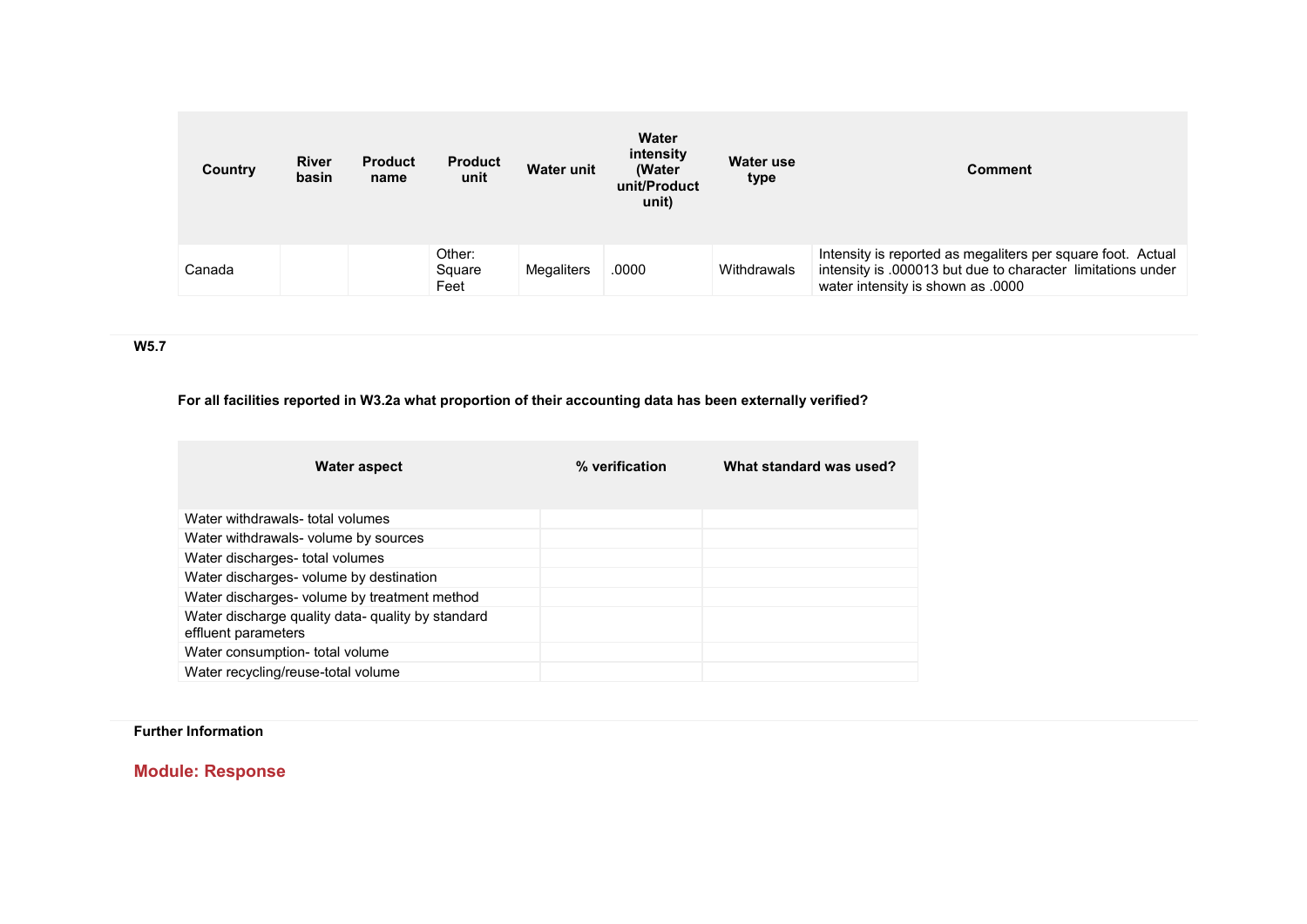## **Page: W6. Governance and Strategy**

## **W6.1**

**Who has the highest level of direct responsibility for water within your organization and how frequently are they briefed?**

| <b>Highest level of direct</b><br>responsibility for<br>water issues | <b>Frequency of</b><br>briefings on<br>water issues | <b>Comment</b>                                                                                                                                                                                                                                                                                                                                                |
|----------------------------------------------------------------------|-----------------------------------------------------|---------------------------------------------------------------------------------------------------------------------------------------------------------------------------------------------------------------------------------------------------------------------------------------------------------------------------------------------------------------|
| Senior Manager/Officer                                               | Scheduled-<br>quarterly                             | The teams working on water report their progress on initiatives, risk mitigation, and opportunities at both the<br>company and asset level on a quarterly basis to the Sustainability Leadership Council. The Sustainability<br>Leadership Council consists of Vice President or Senior Vice President level representatives from across the<br>organization. |

## **W6.2**

**Is water management integrated into your business strategy?**

Yes

## **W6.2a**

**Please choose the option(s) below that best explain how water has positively influenced your business strategy**

**Influence of water on business strategy Please explain**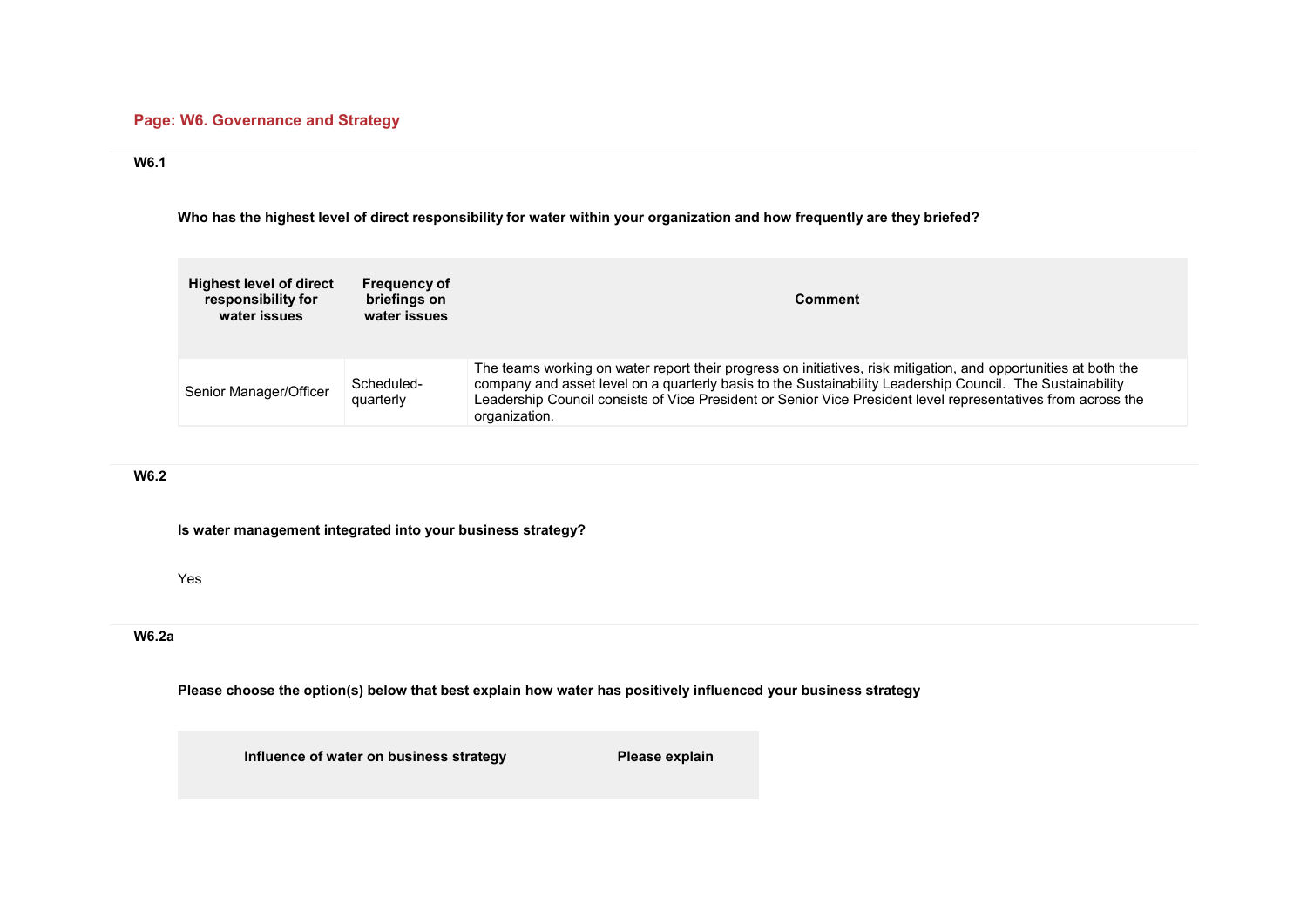### **Influence of water on business strategy entity Please explain**

| Establishment of sustainability goals         |  |
|-----------------------------------------------|--|
| Publicly demonstrated our commitment to water |  |
| Tighter operational performance standards     |  |
| Tighter supplier performance standards        |  |

## **W6.2b**

#### **Please choose the option(s) below that best explains how water has negatively influenced your business strategy**

| Influence of water on business strategy | Please explain |
|-----------------------------------------|----------------|
| No measurable influence                 |                |
|                                         |                |

## **W6.2c**

**Please choose the option that best explains why your organization does not integrate water management into its business strategy and discuss any future plans to do so**

| <b>Primary reason</b> | Please explain |
|-----------------------|----------------|
|                       |                |

**W6.3**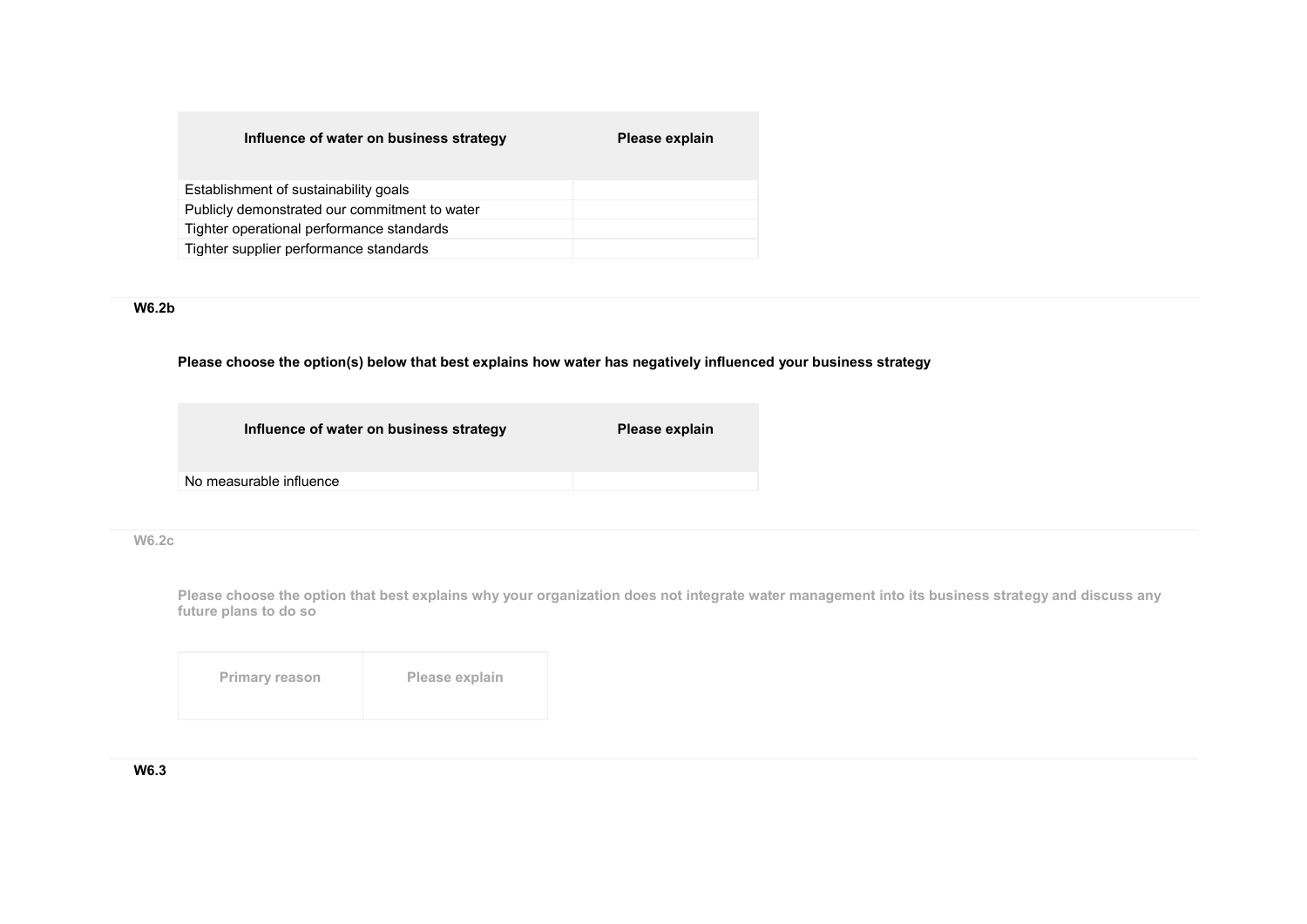**Does your organization have a water policy that sets out clear goals and guidelines for action?**

Yes, a company-wide water policy

#### **W6.4**

**How does your organization's water-related capital expenditure (CAPEX) and operating expenditure (OPEX) during the most recent reporting period compare to the previous reporting period?**

**Water-related spending: % of total CAPEX during this reporting period compared to last reporting period**

**Water-related spending: % of total OPEX during this reporting period compared to last reporting period Motivation for these changes**

#### **Further Information**

## **Page: W7. Compliance**

#### **W7.1**

**Was your organization subject to any penalties and/or fines for breaches of abstraction licenses, discharge consents or other water and wastewater related regulations in the reporting period?**

No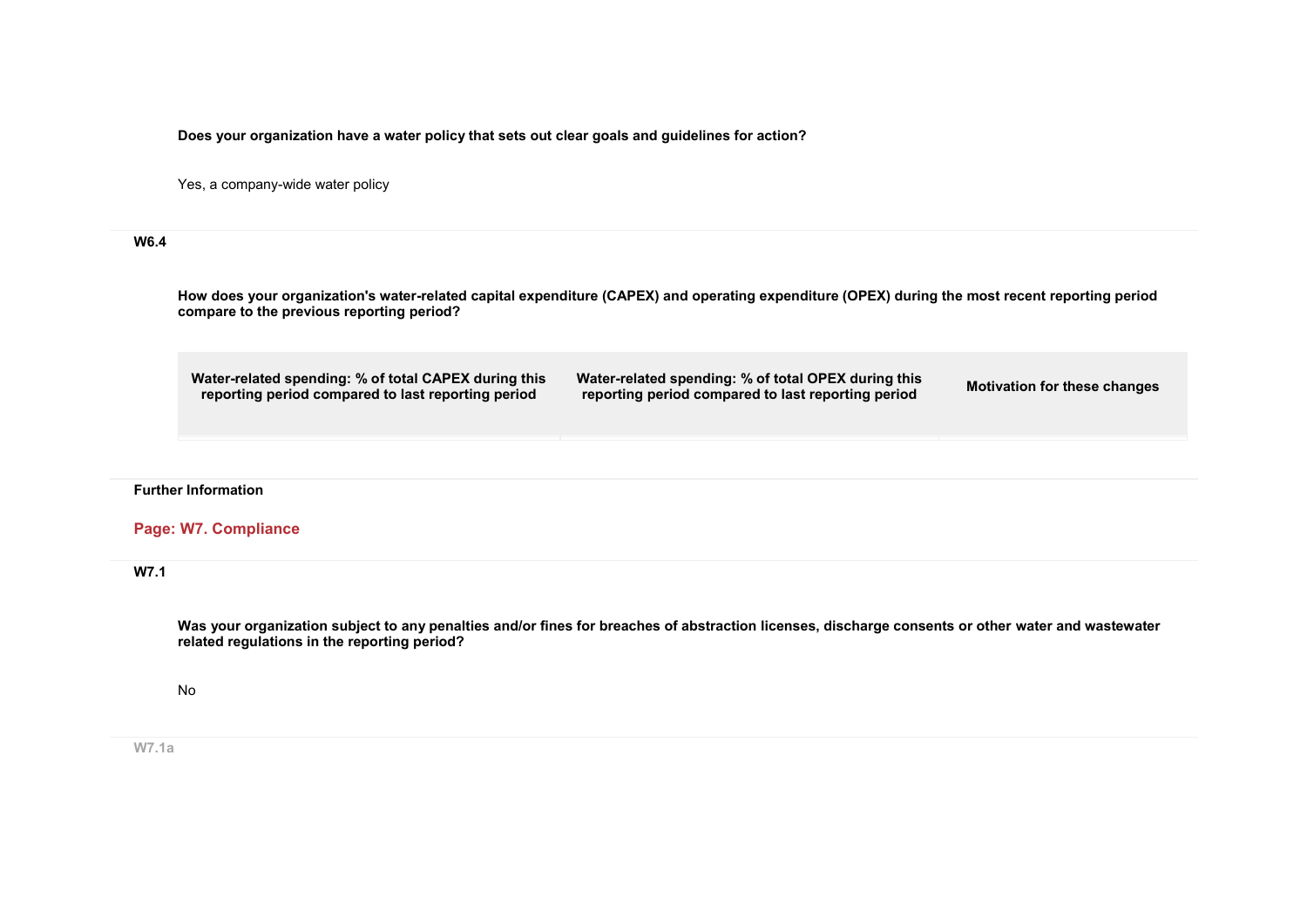**Please describe the penalties and/or fines for breaches of abstraction licenses, discharge consents or other water and wastewater related regulations and your plans for resolving them**

| <b>Facility name</b> | <b>Incident</b><br>description | <b>Financial penalty</b><br>or fine | Currency | Incident<br>resolution |
|----------------------|--------------------------------|-------------------------------------|----------|------------------------|
|----------------------|--------------------------------|-------------------------------------|----------|------------------------|

**W7.1b** 

**Please indicate the total of all penalties and/or fines for breaches of abstraction licenses, discharge consents or other water and wastewater related regulations as a percentage of total operating expenditure (OPEX) compared to last year**

#### **Further Information**

### **Page: W8. Targets and Initiatives**

**W8.1** 

**Do you have any company wide targets (quantitative) or goals (qualitative) related to water?**

Yes, targets and goals

### **W8.1a**

**Please complete the following table with information on company wide quantitative targets (ongoing or reached completion during the reporting period) and an indication of progress made**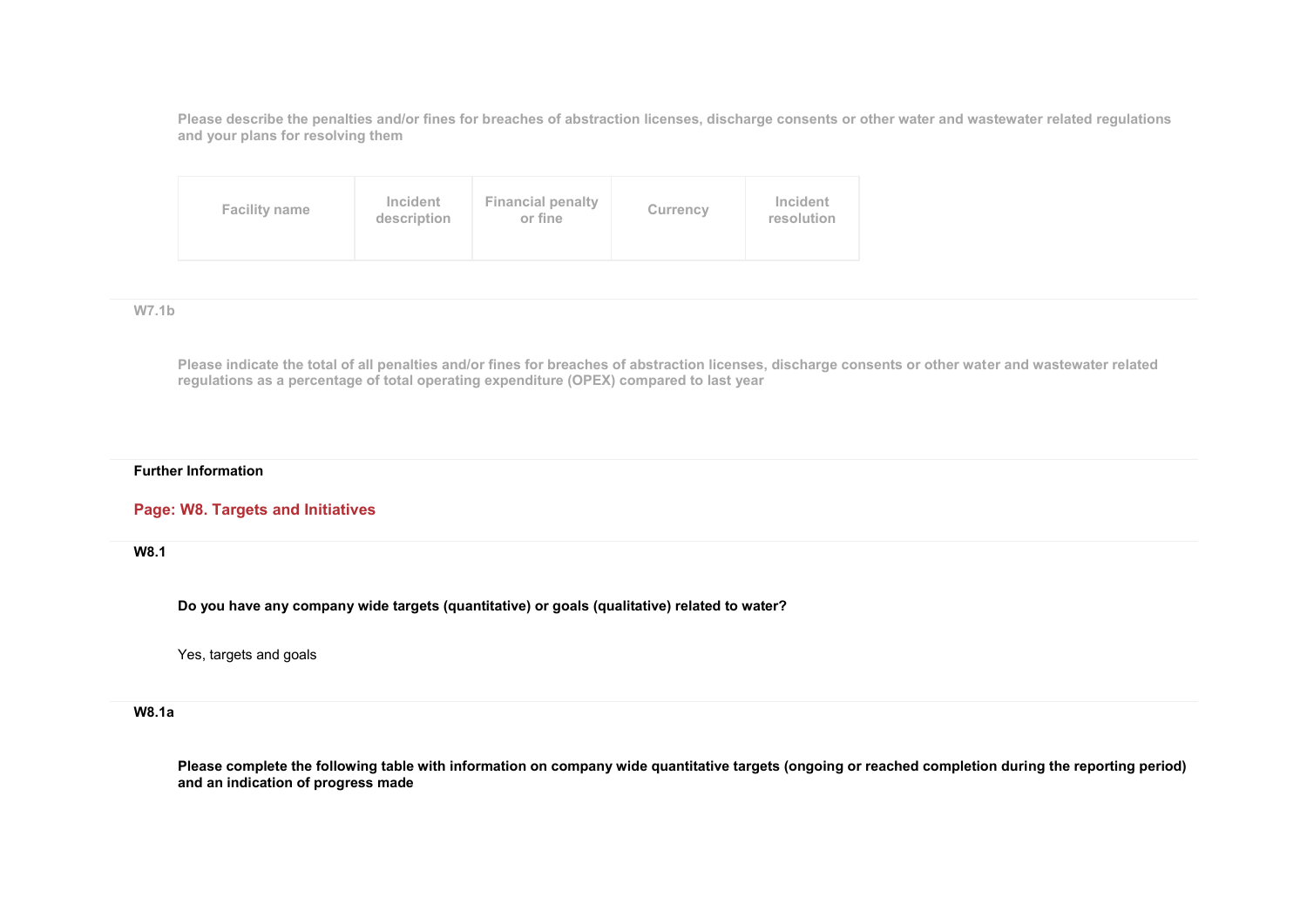| Category of target                  | <b>Motivation</b> | <b>Description of target</b>                                                                      | <b>Quantitative unit of</b><br>measurement                    | <b>Base-line</b><br>year | <b>Target</b><br>year | <b>Proportion of</b><br>target<br>achieved, %<br>value |
|-------------------------------------|-------------------|---------------------------------------------------------------------------------------------------|---------------------------------------------------------------|--------------------------|-----------------------|--------------------------------------------------------|
| Reduction of water<br>intensity     | Cost<br>savings   | Reduce water use by 10 percent per square<br>foot by 2015                                         | Other: percent reduction per<br>square foot                   | 2009                     | 2015                  | 47.9%                                                  |
| Reduction in<br>consumptive volumes | Cost<br>savings   | Incorporate native landscaping in 75 percent<br>of the landscape areas of all new U.S.<br>stores. | Other: percent of area<br>landscaped with native<br>plantings |                          |                       |                                                        |

**W8.1b** 

# **Please describe any company wide qualitative goals (ongoing or reached completion during the reporting period) and your progress in achieving these**

| Goal                                                                | <b>Motivation</b> | Description of goal | <b>Progress</b> |
|---------------------------------------------------------------------|-------------------|---------------------|-----------------|
| Engagement with suppliers to help them<br>improve water stewardship | Cost savings      |                     |                 |

## **W8.1c**

**Please explain why you do not have any water-related targets or goals and discuss any plans to develop these in the future**